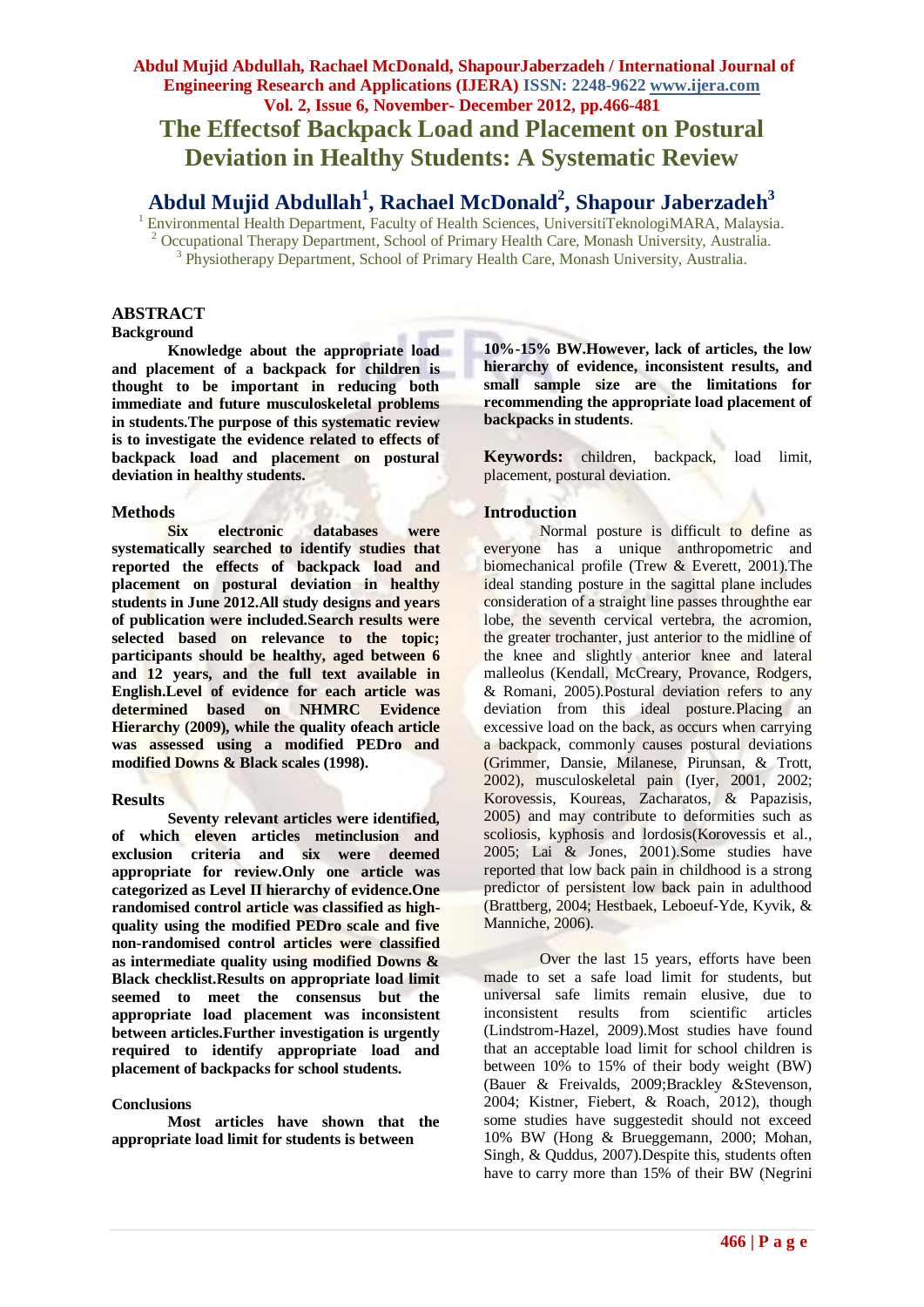& Carabalona, 2002; [Pascoe, Pascoe, Wang, Shim,](#page-10-5)  [& Kim, 1997\)](#page-10-5) as there is no legislation to protect them such as that applied to adults in occupational or workplace settings.This is particularly alarming for students, who are yet to develop mature musculoskeletal systems and are therefore vulnerable to injury.

In addition to the weight of a heavy backpack, backpack placement may also contribute to postural deviation.Literature indicates that carrying a backpack at different locations affects the spinal muscles and therefore affects posture in both children and adults [\(Devroey, Jonkers, de Becker,](#page-9-9)  [Lenaerts, & Spaepen, 2007;](#page-9-9)[Fiolkowski, Horodski,](#page-9-10)  [Bishop, Williams, & Stylianou, 2006](#page-9-10)[;Grimmer et](#page-9-1)  [al., 2002\)](#page-9-1).It is crucial to investigate where best to position the backpack on the spine because at present there is no clear guideline regarding this matter [\(Brackley, Stevenson, & Selinger, 2009;](#page-9-11) [Chow, Ou, Wang, & Lai, 2010\)](#page-9-12).Although numerous studies have been carried out to identify the effects of backpack carriage on posture, there are no studies that identify and appraise the research evidence, in order to recommend the most appropriate position for the backpack on the back, particularly in schoolaged students.The primary purpose of this systematic review is to investigate the effects of backpack load and placement on postural deviation in healthy students.

## **Methods**

#### **2.1 Search strategy**

A "Problem, Intervention, Comparison and Outcomes" (PICO) search strategy [\(Sayers, 2007\)](#page-10-6) was used to identify articles published until June 2012.Searches of eight databases related to this area were performed i.e. Medline, Cochrane Database, Allied and Complementary Medicine (AMED), CINAHL, Scopus, PubMed and Google Scholar.The search strategy employed was as follows:

Keywords: (child\* OR "school child\*" OR adolescen\* OR student\*) AND (backpack\*OR "school bag\*" OR "school backpack\*) AND ("load place\*" OR "centre of mass")AND (posture\* OR deviation OR "postural deviation\*")

- Inclusion criteria: studies on static standing posture in healthy participants aged between 6 and 25 years.
- Exclusion criteria: Studies that include participants with spinal abnormalities (scoliosis, kyphosis or lordosis).
- Included study design: All study designs included.
- Outcomes measures:Measuring the effect of load and placement on postural deviation.
- Publications: Published in English.

**2.2 Hierarchy of evidence and quality appraisal**

Articles were filtered based on the appropriateness of the title and whether the set criteria were met.Level of evidence of each article was determined based on National Health and Medical Research Council Evidence Hierarchy (NHMRC, 2009) as illustrated in Table 1.Since articles in this area were extremely limited, we decided to accept all levels of evidence as long as the articles met the criteria.

|  |  |  | Table 1: Hierarchy of evidence (NHMRC, 2009) |
|--|--|--|----------------------------------------------|
|--|--|--|----------------------------------------------|

|              | <b>radic 1.</b> Therarchy of evidence (Fullwrite, 2007) |
|--------------|---------------------------------------------------------|
| Level I      | Systematic review.                                      |
| Level $II-1$ | Randomised control trial.                               |
| Level III-1  | Pseudo randomised controlled trial                      |
|              | (i.e. alternate allocation or some                      |
|              | other method).                                          |
| Level III-2  | A comparative study with concurrent                     |
|              | controls:                                               |
|              | • Non-randomised, experimental                          |
|              | trial <sub>9</sub> .                                    |
|              | • Cohort study.                                         |
|              | • Case-control study.                                   |
|              | · Interrupted time series with a                        |
|              | control group.                                          |
| Level III-3  | A comparative study without                             |
|              | concurrent controls:                                    |
|              | • Historical control study.                             |
|              | • Two or more single arm study10.                       |
|              | • Interrupted time series without a                     |
|              | parallel control group.                                 |
| Level IV     | Case series with either post-test or                    |
|              | pre-test/post-test outcomes.                            |

The quality of each article was appraised using a PEDro scale as this is the premier scale in this field to appraise articles [\("PEDro scale,"](#page-10-7)  [1999\)](#page-10-7).Since five articles reviewed were non-RCT, the scale was modified by removing three blinding criteria from the original scale (Appendix 1).Precedents for modification of the PEDro scale have previously been reported by Slade and Keating in their systematic review paper [\(Slade & Keating,](#page-10-8)  [2007\)](#page-10-8) because it was not possible to blind therapists while they were administering exercise. In this case, it is very difficult to blind students to wearing and not wearing a backpack.We followed the Slade and Keating (2007) criteria and removed three criteria, leaving seven criteria because no score was given for eligibility criteria, as these were clear.Answers were scored 0 or 1 for each criterion.The final scale consists of 7items witha maximumscore of7.Higherscoresindicatea higherquality.

To further strengthen our assumption, quality of non-randomised articles were also appraised using D&B scale[\(Downs & Black,](#page-9-13)  [1998\)](#page-9-13).This checklist has been used to examine the quality of randomised and non-randomised control articles [\(Cappuccio, D"elia, Strazzullo, & Miller,](#page-9-14)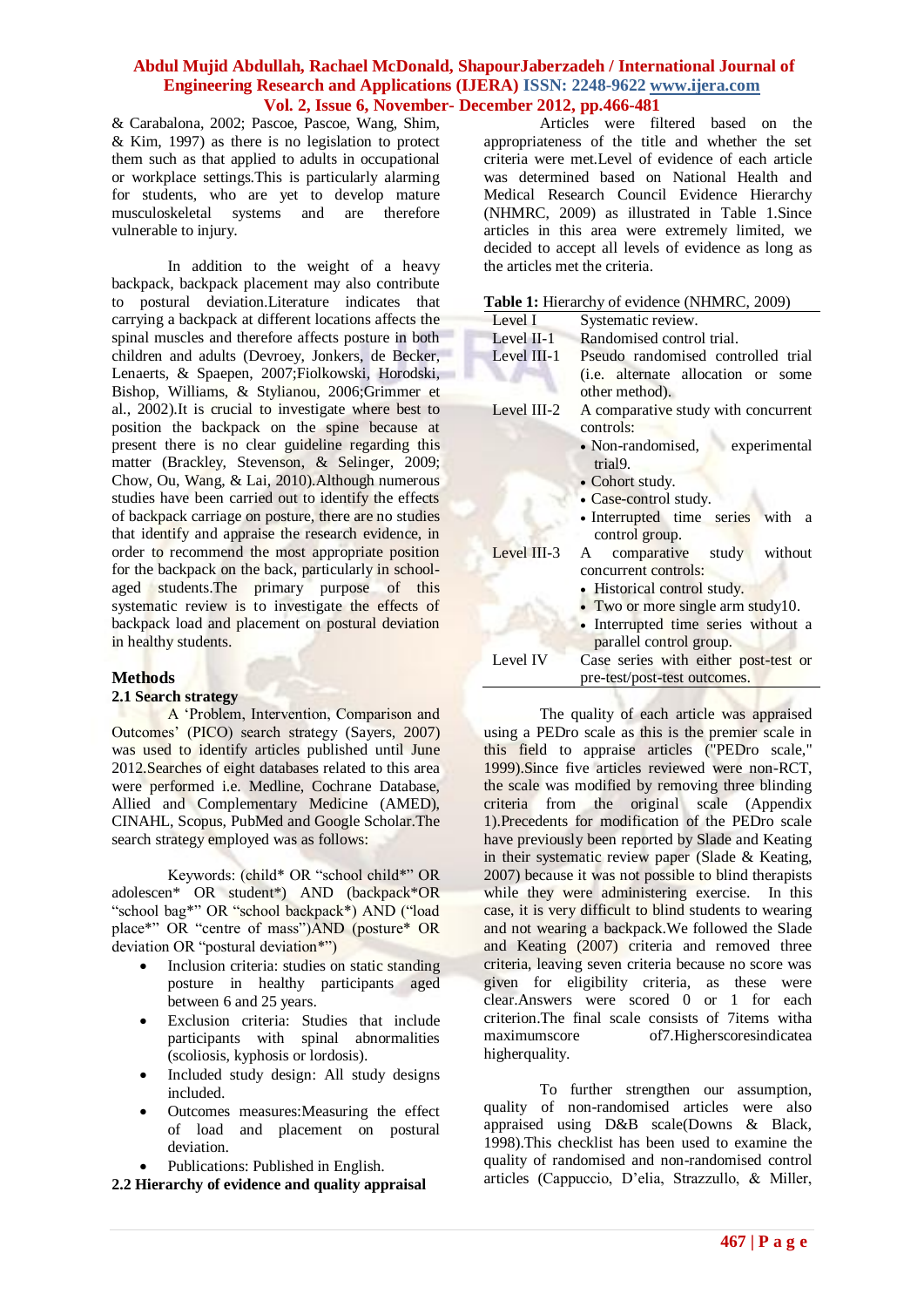2010; [Gorber, Tremblay, Moher, & Gorber,](#page-9-15)  [2007](#page-9-15)[;McMillan & Payne, 2008\)](#page-10-9).There are 27 items to be answered in this checklist, reporting (10 items), external validity (3 items), bias (7 items), confounding (6items), and power (1 item) as depictured in Appendix2.Answers were scored 0 or 1, except for one item in the reporting subscale, which scored 0 to 2 and the single item on power. which was scored 0 to 5. However, we have beenusinga modifiedchecklistas recommended by [\(Gorber et al., 2007\)](#page-9-15)becausenot all itemsin the original checklistrelated to this review. The modifiedversiondoes not included the following items: items5and8in thereporting scale, items11, 15and19in thesectiononbias, 21-26relating to confoundinganditem 27 addressing power.Answers were scored 0 or 1 for each item.The final checklist consists of 15items witha maximumscore of15 points (Appendix 3).Higherpointsindicatehigherquality.Any dispute was resolved by discussion to obtain consensus.

# **Results**

# **3.1 Literature search**

Initially, seventy articles were identified by using all combinations of keywords; sixty-two from databases and eight from Google scholar (Table 2).

## Table 2: Results of literature search.

| #              | <b>Searches</b>          |                | <b>Results from databases</b> |             |                   |                                  |         |                |
|----------------|--------------------------|----------------|-------------------------------|-------------|-------------------|----------------------------------|---------|----------------|
|                |                          | PubMed         | Medline                       | <b>AMED</b> | (RCT)<br>Cochrane | Review<br>Systematic<br>Cochrane | Scopus  | CHINAHL        |
| $\mathbf{1}$   | Child*.mp.               | 1625995        | 649064                        | 15874       | 52246             | 2943                             | 3030723 | 288940         |
| $\overline{2}$ | "School child*".mp.      | 355            | 6055                          | 229         | 1725              | 123                              | 229113  | 1988           |
| 3              | Adolescen*.mp.           | 1361238        | 601568                        | 3333        | 68702             | 719                              | 1836761 | 175802         |
| 4              | Students.mp              | 153675         | 83318                         | 5443        | 8719              | 302                              | 586857  | 82689          |
| 5              | 1 OR 2 OR 3 OR 4         | 2413079        | 1013060                       | 22349       | 105186            | 3148                             | 4135389 | 441607         |
| 6              | Backpack*.mp.            | 464            | 353                           | 71          | 30                | 3                                | 2493    | 274            |
|                | "School bag*".mp         | 18             | 18                            | 6           | $\boldsymbol{0}$  | $\overline{0}$                   | 152     | 11             |
| $\frac{7}{8}$  | "School backpack*".mp    | 13             | 9                             | 4           |                   | $\boldsymbol{0}$                 | 66      | 15             |
| 9              | 6 OR 7 OR 8              | 477            | 366                           | 76          | 30                | 3                                | 2552    | 280            |
| 10             | "Load place*".mp.        | 1118           | 48                            | 14          | 13                | $\boldsymbol{0}$                 | 437     | 12             |
| 11             | "Centre of mass".mp.     | 433            | 348                           | 85          | 8                 | $\overline{2}$                   | 5276    | 49             |
| 12             | 10 Or 11                 | 1551           | 385                           | 97          | 21                | $\overline{2}$                   | 5712    | 60             |
| 13             | Posture.mp               | 61379          | 24346                         | 4481        | 3176              | 124                              | 115927  | 6324           |
| 14             | "Postural deviation".mp. | 39             | 26                            | 6           | 3                 | $\Omega$                         | 118     | $\overline{7}$ |
| 15             | 14 OR 15                 | 61394          | 24354                         | 4483        | 3177              | 124                              | 115972  | 6327           |
| 16             | 5 AND 9 AND 12 AND 15    | $\overline{2}$ |                               |             | $\bf{0}$          | $\mathbf{0}$                     | 39      | 19             |

After screening the titles, only eleven articles were considered relevant to the topic. Chow et al. (2006)has been excluded from this review as participants had idiopathic scoliosiswhile Frank et al (2003)was removed as this was an abstract of a conference presentation and therefore not fully published.

Articles by [\(Abe, Yanagawa, & Niihata, 2004;](#page-8-2) [Chow, Ting, Pope, & Lai, 2009](#page-9-16)[;Zultowski & Aruin,](#page-10-10)  [2008\)](#page-10-10) were excluded as their studies were not related toposturaldeviation (Figure 1).From the remaining, only six articles [\(Brackley et al., 2009;](#page-9-11) [Chow et al., 2010;](#page-9-12) [Devroey et al., 2007;](#page-9-9) [Grimmer et](#page-9-1)  [al., 2002;](#page-9-1) [Singh & Koh, 2009;](#page-10-11) [Talbott, 2005\)](#page-10-12) were considered appropriate for inclusion.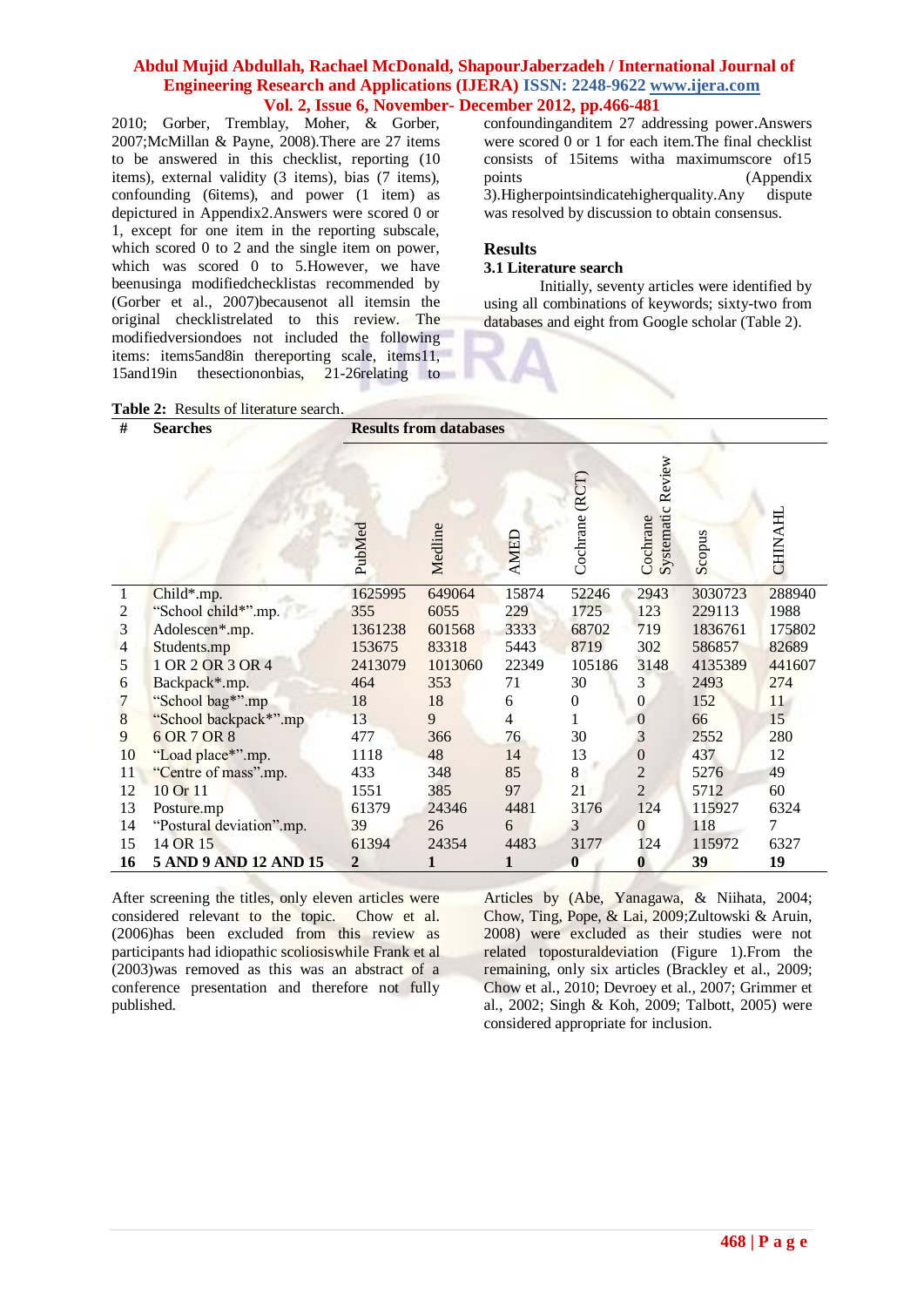

Figure 1: Flow of screening the literatures. \* Papers may have been excluded for failing to meet more than one inclusion criteria.

## **3.2 Hierarchy of evidence and quality appraisal**

Search results show scarcityof articles from the Level I and II NHMRC levels (2009) regarding the effects of backpack load and placement on postural deviation in healthy students.Only one article was found when criteria were limited to these levels.

However, as there is such a limited amount of research information on this topic, we decided to include alllevels of evidence.By using a modified PEDro scale, the randomised control article has been classified as high-quality and non-randomised classified as medium and low as shown in Table 3.

# **Table 3:**Scores for quality appraisal using the modified PEDro scale

| Articles                 | Eligibility<br>criteria | Randoml<br>allocated | was<br>Allocation<br>concealed | $\sharp$<br>baseline<br>Similar | 85%<br>subjects<br>More than<br>of the | Intention to treat | dno.13<br>comparisons<br>Between<br>statistics | $\mathfrak{p}$<br>Point measures<br>and measures<br>variability | PEDro Score<br>(Modified) | Quality      |
|--------------------------|-------------------------|----------------------|--------------------------------|---------------------------------|----------------------------------------|--------------------|------------------------------------------------|-----------------------------------------------------------------|---------------------------|--------------|
| Brackley et al.          | 1                       | $\theta$             | $\overline{0}$                 |                                 |                                        | $\theta$           |                                                |                                                                 | 4/7                       | Intermediate |
| (2009)<br>Chow et al.    |                         | $\theta$             | $\overline{0}$                 | $\theta$                        |                                        | $\Omega$           |                                                |                                                                 | 3/7                       | Low          |
| (2010)                   |                         |                      |                                |                                 |                                        |                    |                                                |                                                                 |                           |              |
| Devroey et al.           | 1                       | $\mathbf{0}$         | $\overline{0}$                 | $\mathbf{0}$                    | 1                                      | $\Omega$           | 1                                              | 1                                                               | 3/7                       | Low          |
| (2007)                   |                         |                      |                                |                                 |                                        |                    |                                                |                                                                 |                           |              |
| Grimmer et al.<br>(2002) | 1                       | 1                    | $\boldsymbol{0}$               | 1                               | 1                                      | $\mathbf{0}$       | 1                                              | 1                                                               | 6/7                       | High         |
| Singh et al.             | $\boldsymbol{0}$        | $\boldsymbol{0}$     | $\boldsymbol{0}$               | $\boldsymbol{0}$                | 1                                      | $\mathbf{0}$       | 1                                              |                                                                 | 3/7                       | Low          |
| (2009)                   |                         |                      |                                |                                 |                                        |                    |                                                |                                                                 |                           |              |
| Talbott (2005)           | 1                       | $\boldsymbol{0}$     | $\boldsymbol{0}$               | 1                               |                                        | $\theta$           | 1                                              |                                                                 | 4/7                       | Intermediate |

\* No score was given for eligibility criteria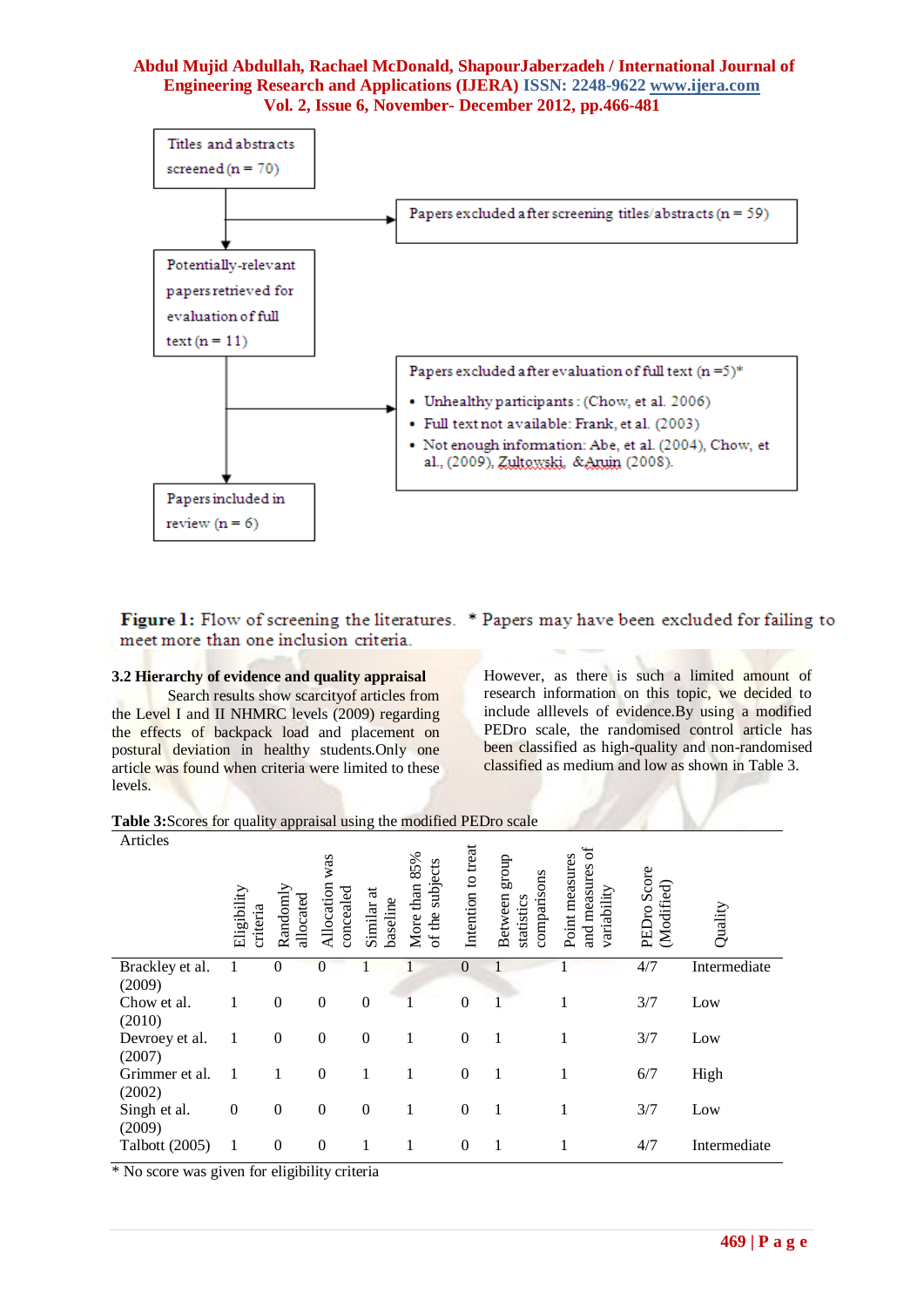When the non-randomised control articles were reappraised using the Downs & Black checklist, all were classified as intermediate as shown in Table 4.

|                                   |  | <b>Table 4:</b> Scores for quality appraisal using the |  |
|-----------------------------------|--|--------------------------------------------------------|--|
| modified Downs & Black checklist. |  |                                                        |  |



| Singh   | . | 60  | 4 | 10 | Intermediate    |
|---------|---|-----|---|----|-----------------|
| &Koh    |   |     |   |    |                 |
| (2009)  |   |     |   |    |                 |
| Talbott |   | 7 O | 4 |    | 10 Intermediate |
| (2005)  |   |     |   |    |                 |

Due to the parameters used varies between studies, meta-analysis using forest plots to assess the clinical importance of the evidence is irrelevant.

## **3.3 The effects of load on postural deviation**

The purpose of investigating the effect of load on posture was to determine how heavy the load lifted can cause significant postural deviation.Despite the various outcome measures used, all were still related to postural measurement.As illustrated in Table 5, most articles reported that the increase in backpack load may lead to postural deviation compared to unloaded condition (baseline posture).

|                   | Table 5:Summary of reviewed literature. |             |            |                                               |                              |                  |
|-------------------|-----------------------------------------|-------------|------------|-----------------------------------------------|------------------------------|------------------|
| Author/Date/      | Mean Age                                | $\mathbf N$ | Study Type | Purpose/Hypotheses                            | <b>Baseline</b>              | Intervention     |
| Study location    | $\pm$ SD                                |             |            |                                               |                              |                  |
| Brackley, H.      | 10                                      | 5 M         | Self-      | To examine the effect of load                 | Weight: 0% BW.               | Weight: 15% BW.  |
| M., Stevenson,    |                                         | 10F         | controlled | placement (higher, middle, and                | <b>Placement:</b> Not stated | Placement:       |
| J. M., Selinger,  |                                         |             | Repeated   | lower) on posture, specifically               | in article but personal      | High             |
| J. $C.(2009)$     |                                         |             | Measures.  | forward<br>lean<br>(TFL)<br>trunk             | communication                | Middle           |
| Canada            |                                         |             |            | posture, head on neck (CVA)                   | High $(\pm 26.3)$<br>cm      | Low              |
|                   |                                         |             |            | postures and lordosis angle (LA)              | above $L5$ )                 |                  |
|                   |                                         |             |            | for standing and walking in pre-              | Middle<br>(between)          |                  |
|                   |                                         |             |            | pubescent children.                           | higher and lower)            |                  |
|                   |                                         |             |            |                                               | 10.3 cm<br>Low $(\pm$        |                  |
|                   |                                         |             |            |                                               | above $L5$ ).                |                  |
| Chow, D. H. K.,   | $11.4 \pm 0.5$                          | 11M         | Repeated   | To investigate the effects of                 | Weight: 0% BW.               | Weight: 15% BW   |
| Ou, Z. Y.,        |                                         | 8F          | Measures.  | different backpack placements                 | Placement :                  | Placement:       |
| Wang, X. G., $\&$ |                                         |             |            | deformation<br>spinal<br>and<br><sub>on</sub> | High $(T7)$                  | High             |
| Lai, A. (2010)    |                                         |             |            | repositioning<br>error<br>in                  | Middle $(T12)$               | Middle           |
| Hong Kong         |                                         |             |            | schoolchildren.                               | Low $(L3)$ .                 | Low.             |
| Devroey, C.,      | $23.9 \pm 2.59$                         | 12 M        | Repeated   | backpack<br>H1:Increased<br>load              | Weight: 0% BW                | Weight:          |
| Jonkers, I.,      |                                         | 8 F         | Measures.  | causes significant changes in the             | Placement:                   | 5%, 10%, and 15% |
| Becker, A.D.,     |                                         |             |            | strain variables.                             | High<br>(thoracic            | BW.              |
| Lenaerts, G.,     |                                         |             |            | H2: Physical<br>differs<br>strain             | region)                      | Placement:       |
| Spaepen, A.       |                                         |             |            | between carrying loads at the                 | Low (lumbar region).         | High             |
| (2007)            |                                         |             |            | thoracic level compared to the                |                              | Low              |
| Belgium.          |                                         |             |            | lumbar level.                                 |                              |                  |
|                   |                                         |             |            |                                               |                              |                  |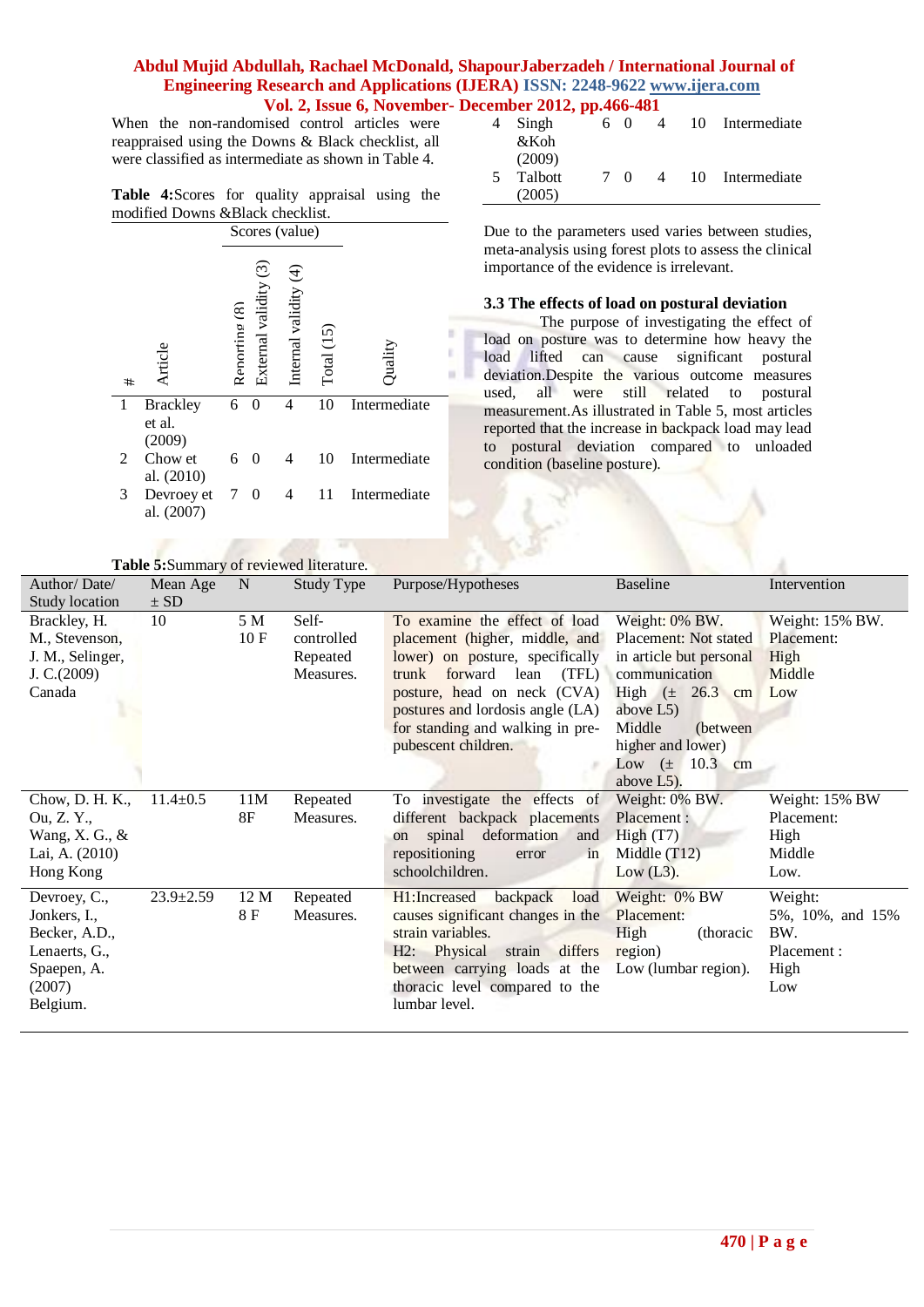| Author/Date/<br>Study location       |                                              | Mean Age<br>$\pm$ SD                                                                                                                                                                    | N                                                                            | $\frac{1}{2}$ as $\frac{1}{2}$ as $\frac{1}{2}$ for ember determined $\frac{1}{2}$ $\frac{1}{2}$ pp. 100 101<br>Study Type                                           | Purpose/Hypotheses            |                             |                                                                                                                                                                                                                                                                                                                                                                        | <b>Baseline</b>                                                               |                                               | Intervention                                               |                                                                                            |
|--------------------------------------|----------------------------------------------|-----------------------------------------------------------------------------------------------------------------------------------------------------------------------------------------|------------------------------------------------------------------------------|----------------------------------------------------------------------------------------------------------------------------------------------------------------------|-------------------------------|-----------------------------|------------------------------------------------------------------------------------------------------------------------------------------------------------------------------------------------------------------------------------------------------------------------------------------------------------------------------------------------------------------------|-------------------------------------------------------------------------------|-----------------------------------------------|------------------------------------------------------------|--------------------------------------------------------------------------------------------|
| Grimmer et<br>al.(2002)<br>Australia |                                              | $12.9 \pm 0.5$<br>$12.8 \pm 0.5$<br>$13.8 \pm 0.4$<br>$13.8 \pm 0.5$<br>$14.9 \pm 0.6$<br>$14.8 \pm 0.5$<br>$15.8 \pm 0.6$<br>$15.8 \pm 0.5$<br>$16.7 \pm 0.5$<br>$16.8 \pm 0.5$        | 25 M<br>25 F<br>25 M<br>25 F<br>25 M<br>25 F<br>25 M<br>25 F<br>25 M<br>25 F | Randomised<br>Controlled.                                                                                                                                            | adolescent<br>of body weight. |                             | To describe the effect on<br>sagittal<br>plane<br>standing posture of different<br>loads and positions of a common<br>design of school backpack. The<br>underlying study aim was to test<br>the appropriateness of two adult<br>'rules-of-thumb'-that for postural<br>efficiency, backpacks should be<br>worn high on the spine, and<br>loads should be limited to 10% | Weight: 0% BW.<br>Placement:<br>High $(T7)$<br>Middle $(T12)$<br>Low $(L3)$ . |                                               | Weight:<br>10% BW.<br>Placement:<br>High<br>Middle<br>Low. | 3%, 5% BW and                                                                              |
| Singh<br>(2009)<br>Singapore         | &Koh                                         | $9.65 \pm 1.58$                                                                                                                                                                         | 17 M                                                                         | Repeated<br>Measures.                                                                                                                                                | weights<br>during gait.       | and                         | To analyze how different load<br>the<br>vertical<br>positioning of these loads on the<br>back affect trunk forward lean<br>and spatiotemporal parameters<br>and also how these variables in<br>turn possibly affect balance                                                                                                                                            | Weight: 0% BW.<br>Placement:<br>T9)<br>T9).                                   | High (superior to T8-<br>Low (inferior to T8- | Weight:<br>BW.<br>Placement:<br>High<br>Low.               | 10%, 15% and 20%                                                                           |
| Talbott (2005)<br>(USA)              |                                              | 12.5<br>12.3                                                                                                                                                                            | 11 M<br>29F                                                                  | Repeated<br>Measures.                                                                                                                                                | without backpacks.            |                             | To identify differences in the<br>postural balance and posture of<br>adolescents during static and<br>dynamic activities with and                                                                                                                                                                                                                                      | Weight: 0% BW.<br>Placement:<br>High $(C7)$<br>of the scapula).               | Low (inferior angle                           | Weight:<br>Placement:<br>High<br>Low.                      | 10% and 20% BW.                                                                            |
|                                      |                                              | $M - Male$ ; F - Female; C7 - 7 <sup>th</sup> cervical;<br>T7 - $7^{\text{th}}$ thoracic; T12 - 12 <sup>th</sup> thoracic;<br>L3 - $3^{\text{rd}}$ lumbar, L5 - $5^{\text{th}}$ lumbar; |                                                                              | Table 5:Summary of reviewed literature (cont.).                                                                                                                      |                               |                             |                                                                                                                                                                                                                                                                                                                                                                        |                                                                               |                                               |                                                            |                                                                                            |
| Article                              | Main outcome<br>measures                     |                                                                                                                                                                                         |                                                                              | Posture response to load                                                                                                                                             |                               |                             | Posture response to placement                                                                                                                                                                                                                                                                                                                                          |                                                                               | Conclusion                                    |                                                            |                                                                                            |
| <b>Brackley</b><br>et al.<br>(2009)  | (TFL) angle<br>(CVA)                         |                                                                                                                                                                                         |                                                                              | Trunk forward lean $0\%$ BW vs. 15% BW $(***)$ .<br>Cranio-vetebral angle 0% BW vs. 15% BW (**).<br>Lordosis angle (LA) No significant differences<br>between loads. |                               |                             | No significant<br>between placements.                                                                                                                                                                                                                                                                                                                                  | differences                                                                   | TFL and CVA.<br>on the spine.                 |                                                            | Using backpack with 15% BW<br>cause significant changes of<br>Backpacks should place lower |
| Chow et<br>al. (2010)                | pelvic tilt angles                           | Cervical, higher and<br>lower thoracic, higher<br>and lower lumbar,                                                                                                                     |                                                                              | 0% BW vs. 15% BW (*)                                                                                                                                                 |                               | Significant<br>pelvic tilt. | between placements (*) except                                                                                                                                                                                                                                                                                                                                          | differences                                                                   | and lower.                                    | No conclusion for load limit.                              | Higher position may cause more<br>deviation compared to middle                             |
| Devroey<br>et al.<br>(2007)          | Head<br>angles<br>Neck angle<br>Thorax angle | and<br>spine                                                                                                                                                                            | $(**)$ .                                                                     | No significant differences<br>between loads.<br>0% BW vs. 10% BW (**)<br>0% BW vs. 10%, 15% BW<br>$(***).$<br>5% BW vs. 10%, 15% BW                                  |                               | Most                        | postural<br>occurred in higher position.                                                                                                                                                                                                                                                                                                                               | deviation                                                                     | Load $10\%$<br>should be avoided.             | BW                                                         | and above<br>Could not recommend the best<br>placement based on the findings.              |
|                                      | Pelvis angle<br>Hip                          |                                                                                                                                                                                         |                                                                              | 0% BW vs.10% (*), 15%<br>$BW$ (**).<br>0% BW vs.10% BW (*),<br>15% BW (**).                                                                                          |                               |                             |                                                                                                                                                                                                                                                                                                                                                                        |                                                                               |                                               |                                                            |                                                                                            |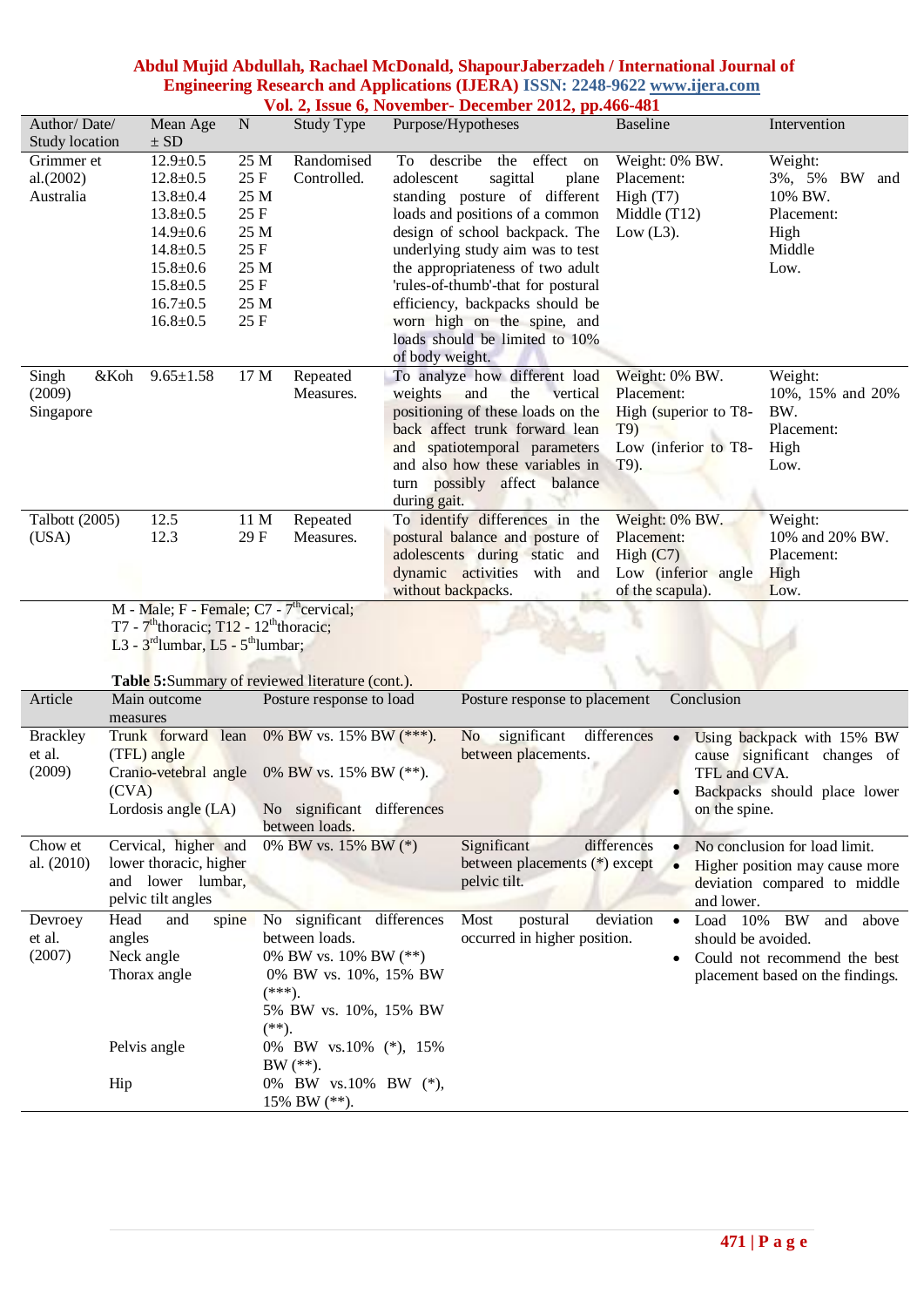# **Abdul Mujid Abdullah, Rachael McDonald, ShapourJaberzadeh / International Journal of Engineering Research and Applications (IJERA) ISSN: 2248-9622 www.ijera.com**

|                             |                                                                                                                                                           |                                             |                                                                                                              | Vol. 2, Issue 6, November- December 2012, pp.466-481                                                                                                                           |                                                                                                                                                                                                                                                                                                   |
|-----------------------------|-----------------------------------------------------------------------------------------------------------------------------------------------------------|---------------------------------------------|--------------------------------------------------------------------------------------------------------------|--------------------------------------------------------------------------------------------------------------------------------------------------------------------------------|---------------------------------------------------------------------------------------------------------------------------------------------------------------------------------------------------------------------------------------------------------------------------------------------------|
| Article                     | Main outcome<br>measures                                                                                                                                  |                                             | Posture response to load                                                                                     | Posture response to placement                                                                                                                                                  | Conclusion                                                                                                                                                                                                                                                                                        |
| Grimmer<br>et al.<br>(2002) | Coordinate<br>anatomical<br>of<br>(tragus<br>spinous process C7,<br>mid<br>shoulder,<br>superior iliac crest<br>greater trochanter and<br>mid joint knee) | of<br>points<br>ear,<br>acromion<br>lateral | No significant differences<br>between loads.                                                                 | Position<br>backpack on the<br>location<br>produced<br>higher<br>deviation<br>largest<br>at<br>all<br>anatomical points (*) except<br>greater trochanter and mid join<br>knee. | Could not find evidence that<br>$\bullet$<br>load should be limited to 10%<br>BW.<br>Higher position may cause more<br>deviation compared to middle<br>and lower.<br>Typical<br>school<br>backpacks<br>$\bullet$<br>should be positioned with the<br>centre of backpack at waist or<br>hip level. |
| Singh<br>&Koh<br>(2009)     | Trunk forward lean<br>(TFL) angle                                                                                                                         |                                             | $0\%$ BW vs. $10\%$ , $15\% ,\, 20\%$<br>BW $(***)$<br>10% BW vs. 20% BW (*).                                | differences<br>Significant<br>between placements (*).                                                                                                                          | Load above 15% BW should be<br>$\bullet$<br>avoided.<br>Higher position may cause more<br>deviation compared to lower.                                                                                                                                                                            |
| Talbott<br>(2005)           | Right and<br>left ankle,<br>left knee,<br>right and<br>left hip<br>angles                                                                                 | $A/P$ ,<br>$M/L$ ,<br>S/I                   | No significant differences<br>between loads.                                                                 | significant<br>differences<br>N <sub>o</sub><br>between placements.                                                                                                            | Load above 20% BW should be<br>$\bullet$<br>avoided.<br>Higher position may cause more<br>deviation compared to lower.                                                                                                                                                                            |
|                             | Right<br>kneeangle                                                                                                                                        | A/P<br>M/L<br>S/I                           | 0% BW vs. 10%, 20% BW<br>$(*).$<br>0% BW vs. 20% BW (*).<br>0% BW vs. 10%, 20% BW<br>$(**)$ ,                | significant<br>differences<br>N <sub>o</sub><br>between placements.                                                                                                            |                                                                                                                                                                                                                                                                                                   |
|                             | Right<br>shoulderang<br>le                                                                                                                                | A/P                                         | 10% BW vs. 20% BW (**)<br>0% BW vs. 10%, 20% BW<br>$(**)$ ,<br>10% BW vs. 20% BW (**).                       | No significant<br>differences<br>between placements.                                                                                                                           |                                                                                                                                                                                                                                                                                                   |
|                             |                                                                                                                                                           | M/L<br>S/I                                  | No significant differences<br>between loads.<br>0% BW vs. 10%, 20% BW<br>$(**)$                              | High vs. Low $(**)$ .                                                                                                                                                          |                                                                                                                                                                                                                                                                                                   |
|                             | Left<br>shoulder<br>angle                                                                                                                                 | A/P                                         | 10% BW vs. 20% BW $(**)$ .<br>0% BW vs. 10%, 20% BW<br>$(**),$<br>10% BW vs. 20% BW (**).                    | No significant<br>differences<br>between placements.                                                                                                                           |                                                                                                                                                                                                                                                                                                   |
|                             |                                                                                                                                                           | M/L<br>S/I                                  | No significant differences<br>between loads.<br>0% BW vs. 10%, 20% BW<br>$(**)$ ,<br>10% BW vs. 20% BW (**). |                                                                                                                                                                                |                                                                                                                                                                                                                                                                                                   |
|                             | Right<br>temporal<br>angle                                                                                                                                | A/P                                         | 0% BW vs. 10%, 20% BW<br>$(**)$ ,<br>10% BW vs. 20% BW (**).                                                 | High vs. Low $(**)$ .                                                                                                                                                          |                                                                                                                                                                                                                                                                                                   |
|                             |                                                                                                                                                           | M/L<br>S/I                                  | No significant differences<br>between loads.<br>0% BW vs. 10%, 20% BW<br>$(**)$ ,<br>10% BW vs. 20% BW (**). | No significant<br>differences<br>between placements.                                                                                                                           |                                                                                                                                                                                                                                                                                                   |
|                             | Left<br>temporal<br>angle                                                                                                                                 | A/P<br>M/L                                  | 0% BW vs. 10%, 20% BW<br>$(**)$ ,<br>10% BW vs. 20% BW (**).<br>0% BW vs. 20% BW (*).                        | High vs. Low $\overline{(**)}$ .<br>significant<br>differences<br>No                                                                                                           |                                                                                                                                                                                                                                                                                                   |
|                             |                                                                                                                                                           | S/I                                         | 0% BW vs. 20% BW (*).<br>(*) $p<0.05$ , (**) $p<0.01$ , (***) $p<0.001$                                      | between placements.<br>M/L - Medial/Lateral, S/I - Superior/Interior                                                                                                           |                                                                                                                                                                                                                                                                                                   |

BW - Body weight; A/P - Anterior/Posterior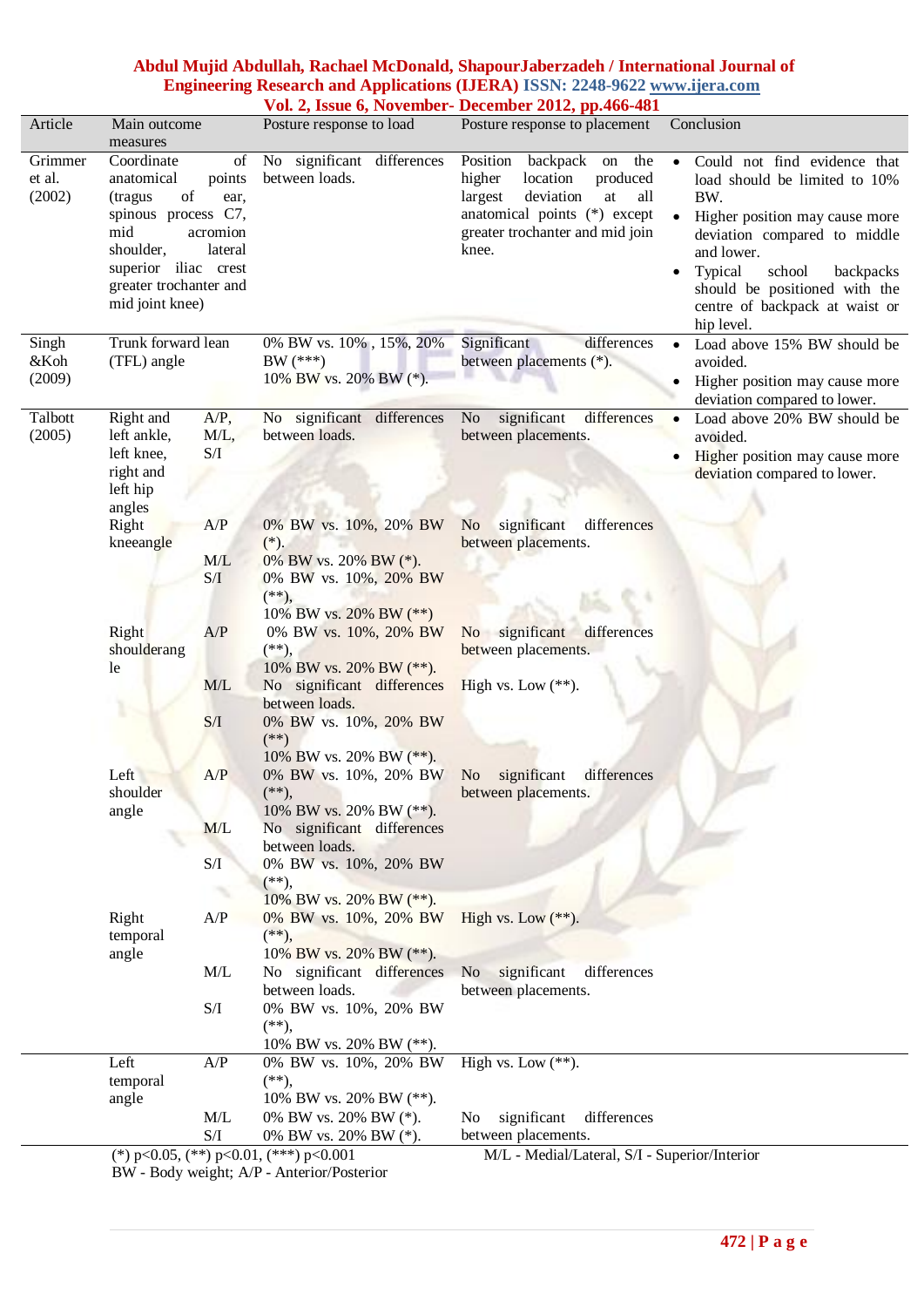The uses of different loads between studies make it difficult to get consensus on the appropriate load limit for students. Grimmer et al. (2002) have

reported that carrying a backpack at 3% BW had caused postural deviation in all measured parts; i.e. tragus of ear, spinous process C7, mid acromion shoulder, lateral superior iliac crest, greater trochanter and mid joint knee. However, no significant deviation found while carrying 10% BW load compared with less weight. Thus they could not support the recommendation that suggest the load should be limited to 10% BW for adolescents.

In contrast, Singh &Koh (2009) found significant differences in TFL while carrying 10% BW compared with postural without backpack whilst Talbott (2005) had reported, out of ten locations measured, only three (right shoulders and both temporals) had shown significant postural deviation while carrying 10% BW.Devroey et al. (2007) have also detected significant postural deviation at all assessed locations (head, spine, neck, thorax, pelvic and hip) while carrying 10% BW but using older participants, i.e. college/university aged students. Brackley et al.  $(2009)$  and Singh &Koh  $(2009)$  used TFL to measure postural deviation, but failed to get consensus due to the use of different loads (10%, 15%, and 20% BW).Results from Brackley et al. (2009) and Chow et al. (2010) strengthen the studies that lifting 15% BW caused postural deviation.In addition, Talbott's(2005) recommendation to avoid carrying 20% BW supported the likelihood that appropriate load limits for children are below 15% BW.

#### **3.4 The effects of load placement on postural deviation**

The purpose of investigating the effect of placing the centre of the backpack on various positions on the back was to propose the best location to place backpack for students in order to reduce the students' postural reduce the students' deviation.Comparisonswere made based on whether significant postural deviation was detected when the backpack was placed in three different locations on the back; high, middle and low.The effect ofloadplacementon thepostural deviation was inconsistentacross thearticles, as shown in Table 5.

Although there were nosignificant differencesreported byBrackleyet al. (2009), placing the backpack at a lower location appears better thanhigherand middle positions in terms of reducing postural deviation at TFL and CVA. In addition, Grimmer et al. (2002) reported that regardless of location, the weight of backpack caused significant postural deviation except the greater trochanter and mid join knee.Chow et al. (2010) also reported

significant postural deviation in all parts measured except pelvic tilt.

Another study by Talbott(2005)reported that postural deviations, especially in theright shoulderand head, were detected when placing the backpack in different locations.Even though Singh &Koh (2009) studied the effect of placement on TFL in static and dynamic conditions but, less explanation was given in static posture.In summary, all articles reported that placement on the lower back reduced postural deviation compared to higher and middle positions.The best locationto place thebackpackinvolveslesspostural deviation because there are are are are are are are are the three are are are the set of the set of the are are are are  $\frac{d}{dt}$ evensmalldeviationsfromthe normalposture mayresult in adverse mechanical tension in the central nervous system [\(Garde, 1992;](#page-9-17) [Harisson,](#page-9-18)  [1992\)](#page-9-18).

# **Discussion**

This systematic review shows that there is a lack of quality information on what maximum load should be carried by students and where the backpack should be placedon their backs.The load limit for students seems to meet the consensus that loads should be limited to 10% - 15% of BW [\(Brackley & Stevenson, 2004\)](#page-8-1).The studies that have been performed relating to safe backpack load were not only related to the changes in posture but also to direct effects of the load in the backpack on children such as oxygen consumption, blood pressure, energy consumption [\(Hong, Li, Wong, & Robinson, 2000\)](#page-9-19), heart rate [\(Bauer & Freivalds, 2009;](#page-8-0) [Hong &](#page-9-8)  [Brueggemann, 2000;](#page-9-8) [Hong et al., 2000\)](#page-9-19), cardiorespiratory [\(Daneshmandi, Rahmani-Nia, &](#page-9-20)  [Hosseini, 2008\)](#page-9-20), pulmonary function (Danial et al., 2005) and gait pattern [\(Hong & Brueggemann,](#page-9-8)  [2000\)](#page-9-8).

According to Talbott (2005), legislation of load limits is difficult to establish because of the lack of studies on the acute and chronic effects of backpack use.Furthermore, to establish a policy on universal load limit, both static and dynamic conditions must be analysed in order to understand the whole picture related to posture (Brackley, et al., 2009). There remain inconsistent results between scientific articles as to the maximum amount, and the influence of backpack load.For example, does a load of 10% of body weight for a 6 year old weighing 20 kg have the same effect on the posture as 10% body weight of a 12 year old weighing 45kg?Is there a difference between children who have lower and higher Body Mass Index (BMI)? (Bauer &Freivalds, 2009).These questions should also be considered in order to propose appropriate load limit for healthy school age students.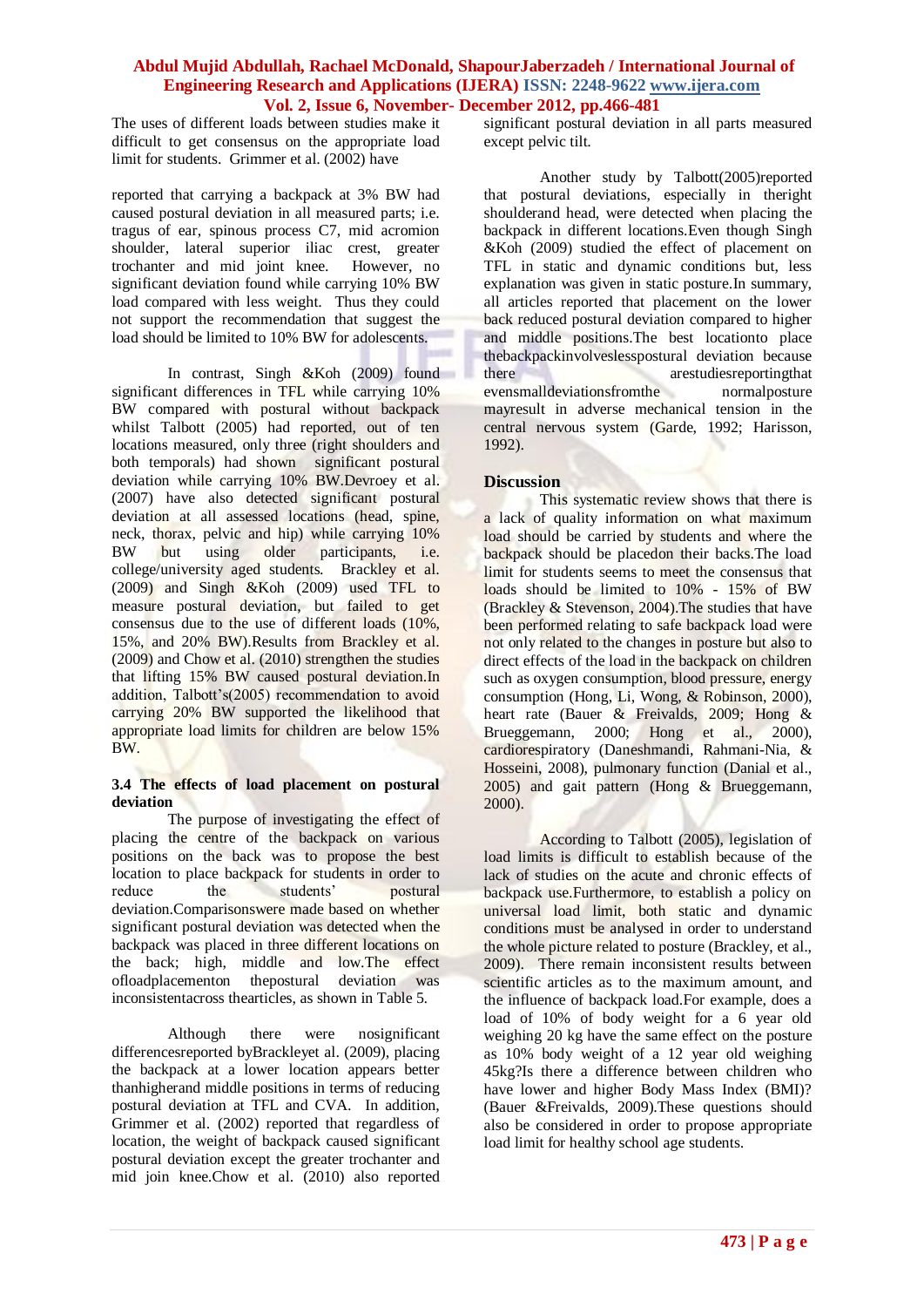The issue of best backpack placement requires further investigation.There is no consensus of information concerning whether to carry it high on the back, in the middle of the back or lower.This is further hampered by the inconsistency of definition of positions (high, middle and low) on the back.Some authors (Grimmer et al., 2002; Chow, et al., 2010) are very specific about their terminology and placement, whereas others are less precise (Brackley et al., 2009; Devroey et al., 2007) specifying only a region of the back.However, it is impossible to analyse all six studies together, as the classifications of higher, middle and lower are inconsistent, and, in some cases, the lower placement in one study is the higher placement in another.

Unfortunately, the inconsistency of results is of concern.Furthermore, it may be that backpack placement is related to the individual - where the child"s centre of gravity is situated, or related to age or body structure (endomorphic vs. ectomorphic body types for example).Current evidences recommend that children should carry backpacks that are less than 10% BW, but absolutely below 15% BW.It is difficult to recommend best location to place the backpack on the back, but the best evidence suggests that the backpack should be positioned with the centre of backpack at waist or hip level (closer to the centre of body mass).However, more high quality studies are required to support the current evidence in order to establish universal guidelines or legislation.This means that further work is required, but that lower limits should be adhered to as best practice.

At present, in term of articles on load limit and posture, only one study (Grimmer et al., 2002) is considered the highest in quality by a long way, despite the age of the article.The evidence on the effect of load placement on postural deviation in students is limited, with the majority of articles<br>categorized as intermediate hierarchy of categorized as intermediate hierarchy of evidence.The results between articles were also inconsistent because some articles found statistical significant differences but some did not find significance between placements.This may be due to different outcome measures and different definitionsbetween articles of position (high, middle, and low) where the backpack was placed on the back(Table 5).As the load limit, the locations of load on the back also need consistent results on both standstill and dynamic posture before a universal guideline can be established, we would support the recommendations that further study on larger populations and stratified age ranges are performed (Brackley et al. 2009, Talbott, 2005)

## **Limitation**

Our review is limited to the articles published in English.Since there is nostandardapproachformeasuringposture[\(McEvoy &](#page-10-13)  [Grimmer, 2005\)](#page-10-13), the use of different measures between articlesmay have alsocontributed to inconsistentfindings.

## **Conclusions**

In conclusion, the findings on the determination of the load limit in children associated with postural deviation are still not consistent.The literature shows that placing a backpack of less than 15% BW on the back may cause postural deviation, and even high-quality articles also reported that postural deviation occurred at as little as 3% BW.Based on the most current literature [\(Bauer &](#page-8-0)  [Freivalds, 2009;](#page-8-0) [Ramprasad, Alias, & Raghuveer,](#page-10-14)  [2010\)](#page-10-14), students should not carry more than 15% BW.To date, there is no consensus as to the best position on the back to carry a backpack.This is mainly due to inconsistency of definition of backpack position.However, based on the best available evidence it appears that carrying a backpack with the weight centred between the third and fifth lumbar (L3-L5) is recommended.

# **Suggestion for future research**

Both load limit and load placement are still open issues to be debated.Although several studies attempted to identify the appropriate load limit by studying the load and posture, most of them are classified under low quality of evidence.Studies on load placement seem more complicated due to an inconsistence in definition of position of the load on the back.More rigorous studies are required to protect backpack users from immediate and future musculoskeletal problems.Priority should be given to school-aged children because they are at risk of musculoskeletal-related problems and their risk remains uncertain in terms of the long-term implications of these problems [\(Jones &](#page-9-21)  [Macfarlane, 2005\)](#page-9-21).

## **References**

- <span id="page-8-2"></span>1. Abe, D., Yanagawa, K., & Niihata, S. (2004). Effects of load carriage, load position, and walking speed on energy cost of walking. *Applied Ergonomics, 35*, 329- 335.
- <span id="page-8-0"></span>2. Bauer, D. H., & Freivalds, A. (2009). Backpack load limit recommendation for middle school students based on physiological and psychophysical measurements. *Work, 32*(3), 339-350.
- <span id="page-8-1"></span>3. Brackley, H. M., & Stevenson, J. M. (2004). Are children's backpack weight limits enough? A critical review of the relevant literature. *Spine, 29*(19), 2184- 2190.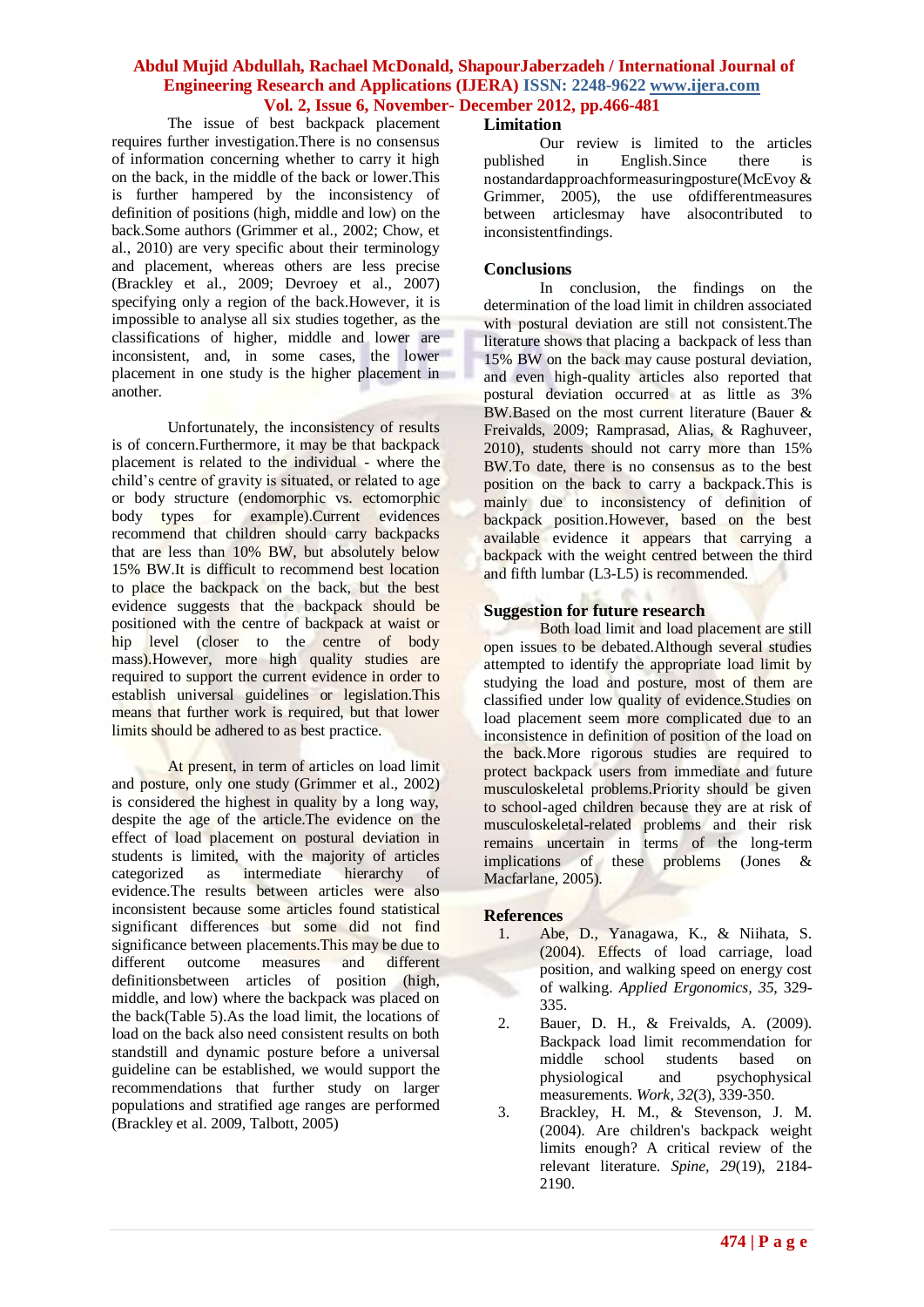- <span id="page-9-11"></span>4. Brackley, H. M., Stevenson, J. M., & Selinger, J. C. (2009). Effect of backpack load placement on posture and spinal curvature in prepubescent children. *Work, 32*(3), 351-360.
- <span id="page-9-5"></span>5. Brattberg, G. (2004). Do pain problems in young school children persist into early adulthood? A 13-year follow-up. *European Journal of Pain, 8*(3), 187.
- <span id="page-9-14"></span>6. Cappuccio, F. P., D"elia, L., Strazzullo, P., & Miller, M. A. (2010). Quantity and quality of sleep and incidence of type 2 diabetes. *Diabetes Care, 33*, 414-420.
- 7. Chow, D. H. K., Kwok, M. L. Y., Au-Yang, A. C. K., Holmesa, A. D., Cheng, J. C. Y., Yao, F. Y. D., & Wong, M. S. (2006). The effect of load carriage on the gait of girls with adolescent idiopathic scoliosis and normal controls. *Medical Engineering & Physics, 28*, 430-437.
- <span id="page-9-12"></span>8. Chow, D. H. K., Ou, Z. Y., Wang, X. G., & Lai, A. (2010). Short-term effects of backpack load placement on spine deformation and repositioning error in school children. *Ergonomics, 53*(1), 56-64.
- <span id="page-9-16"></span>9. Chow, D. H. K., Ting, J. M. L., Pope, M. H., & Lai, A. (2009). Effects of backpack load placement on pulmonary capacities of normal schoolchildren during upright stance. *International Journal of Industrial Ergonomics, 39*(5), 703-707.
- <span id="page-9-20"></span>10. Daneshmandi, H., Rahmani-Nia, F., & Hosseini, S. H. (2008). Effect of carrying school backpacks on cardio-respiratory changes in adolescent students. *Sport Science Health, 4*, 7-14.
- <span id="page-9-9"></span>11. Devroey, C., Jonkers, I., de Becker, A., Lenaerts, G., & Spaepen, A. (2007). Evaluation of the effect of backpack load and position during standing and walking using biomechanical, physiological and subjective measures. *Ergonomics, 50*(5), 728-742.
- <span id="page-9-13"></span>12. Downs, S. H., & Black, N. (1998). The feasibility of creating a checklist for the assessment of the methodological quality both of randomised and non-randomised studies of health care interventions. *Journal of Epidemiol Community Health, 52*, 377-384.
- <span id="page-9-10"></span>13. Fiolkowski, P., Horodski, M., Bishop, M., Williams, M., & Stylianou, L. (2006). Changes in gait kinematics and posture with the use of a front pack. *Ergonomics, 49*, 885-894.
- 14. Frank, E., Stevenson, J. M., & Stothart, P. (2003). The effect of load placement on static posture and reaction forces in youth. *Medicine & Science in Sport Exercise, 35 (5) Suplement*(1), 521.
- <span id="page-9-17"></span>15. Garde, R. E. (1992). *Deformation of the CNS. In: Harisson D D (ed.) Spinal biomechanics: a chiropractic perspective*. Paper presented at the Harrison CBP Seminars, Evaston, WY.
- <span id="page-9-15"></span>16. Gorber, S. C., Tremblay, M., Moher, D., & Gorber, B. (2007). A comparison of direct vs. self-report measures for assessing height, weight and body mass index: A systematic review. *Obesity Reviews 8*, 307- 326.
- <span id="page-9-1"></span>17. Grimmer, K., Dansie, B., Milanese, S., Pirunsan, U., & Trott, P. (2002). Adolescent standing postural response to backpack loads: A randomised controlled experimental study. *BMC Musculoskeletal Disorders, 3*(10).
- <span id="page-9-18"></span>18. Harisson, D. D. (1992). Deformation of the lumbar spinal ligaments. *Journal of Clinical Chiropractic, 2*(2), 20-21.
- <span id="page-9-6"></span>19. Hestbaek, L., Leboeuf-Yde, C., Kyvik, K. O., & Manniche, C. (2006). The course of low back pain from adolescence to adulthood: Eight-year follow-up of 9600 twins. *Spine, 31*, 468-472.
- <span id="page-9-8"></span>20. Hong, Y., & Brueggemann, G. P. (2000). Changes in gait patterns in 10-year-old boys with increasing loads when walking on a treadmill. *Gait and Posture, 11*(3), 254-259.
- <span id="page-9-19"></span>21. Hong, Y., Li, J. X., Wong, A. S. K., & Robinson, P. D. (2000). Effects of load carriage on heart rate, blood pressure and energy expenditure in children. *Ergonomics, 43*(6), 717-727.
- <span id="page-9-2"></span>22. Iyer, S. R. (2001). Schoolchildren and backpacks. *The Journal of School Health, 71*(3), 88.
- <span id="page-9-3"></span>23. Iyer, S. R. (2002). Backpacks and musculoskeletal pain: Do children with idiopathic scoliosis face a greater risk? *The Journal of School Health, 72*(7), 270.
- <span id="page-9-21"></span>24. Jones, G., T, & Macfarlane, G. J. (2005). Epidemiology of low back pain in child and adolescents. *Archives of Disease in Childhood 90*(312-316).
- <span id="page-9-0"></span>25. Kendall, F. P., McCreary, E. K., Provance, P. G., Rodgers, M. M., & Romani, W. A. (2005). *Muscles: Testing and Function, with Posture and Pain* (5th ed.). Baltimore, MD: Lippincott Williams & Wilkins.
- <span id="page-9-7"></span>26. Kistner, F., Fiebert, I., & Roach, K. (2012). Effect of backpack carriage on cervical posture in primary schoolchildren. *Work, 41*(1), 99-108.
- <span id="page-9-4"></span>27. Korovessis, P., Koureas, G., Zacharatos, S., & Papazisis, Z. (2005). Backpacks, back pain, sagittal spinal curves and trunk alignment in adolescents: a logistic and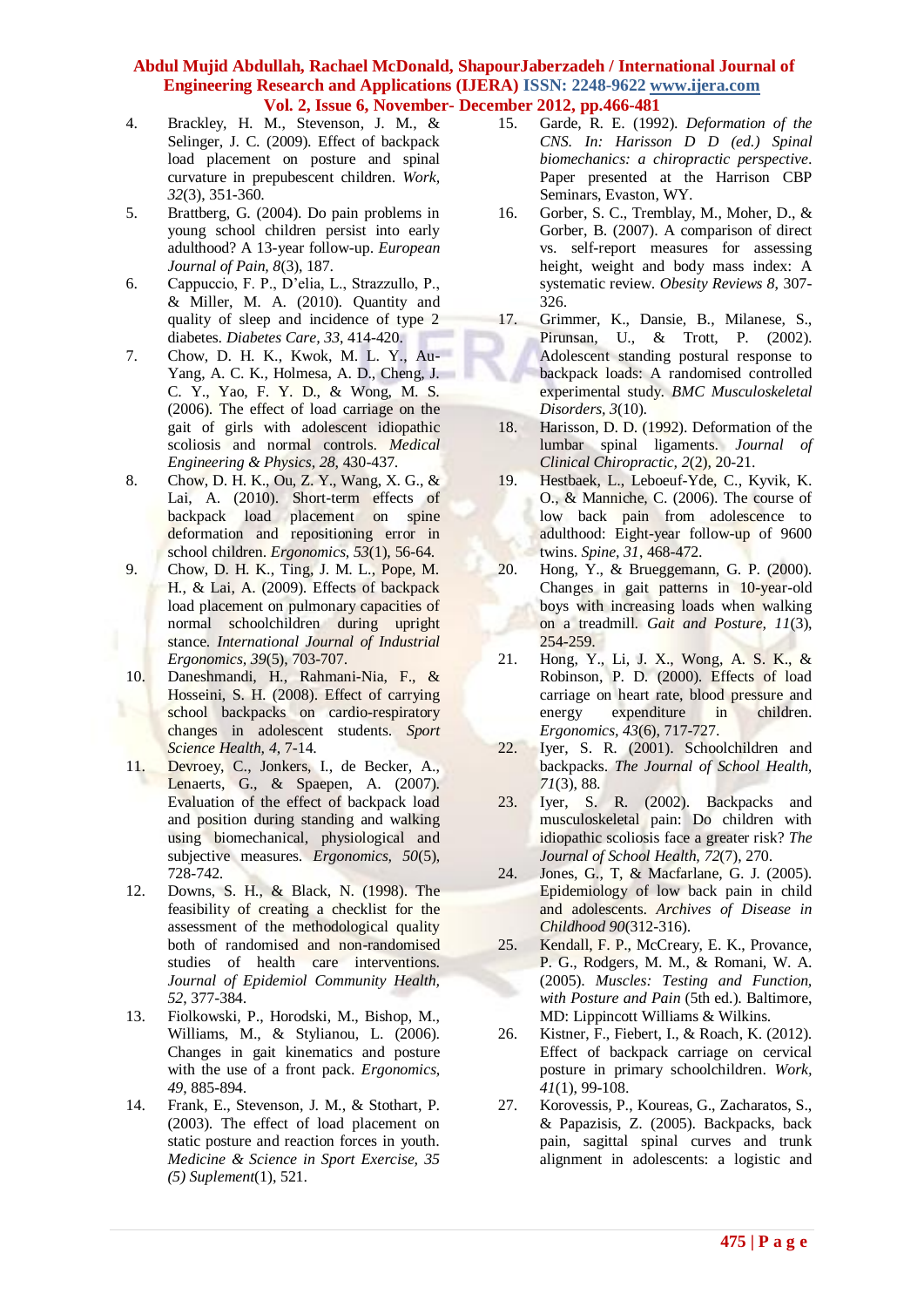multinomial logistic analysis. *Spine, 30*(2), 247-255.

- <span id="page-10-1"></span>28. Lai, J. P., & Jones, A. Y. (2001). The effect of shoulder-girdle loading by a schoolbag on lung volumes in Chinese primary school children. *Early Human Development, 67*, 79-86.
- <span id="page-10-2"></span>29. Lindstrom-Hazel, D. (2009). The backpack problem is evident but the solution is less obvious. *Work, 32*(3), 329-338.
- <span id="page-10-13"></span>30. McEvoy, M. P., & Grimmer, K. (2005). Reliability of upright posture measurements in primary school children. *BMC Musculoskelet Disorders 6*, 1-10.
- <span id="page-10-9"></span>31. McMillan, A., & Payne, C. (2008). Effect of foot orthoses on lower extremity kinetics during running: A systematic literature review. *Journal of Foot and Ankle Research 1*(13).
- <span id="page-10-3"></span>32. Mohan, M., Singh, U., & Quddus, N. (2007). Effect of backpack loading on cervical and shoulder posture in Indian School Children. *Indian Journal of Physiotherapy and Occupational Therapy, 1*(2), 3-12.
- <span id="page-10-4"></span>33. Negrini, S., & Carabalona, R. (2002). Backpacks on! Schoolchildren's perceptions of load, associations with back pain and factors determining the load. *Spine, 27*(2), 187-195.
- <span id="page-10-5"></span>34. Pascoe, D. D., Pascoe, D. E., Wang, Y. T., Shim, D. M., & Kim, C. K. (1997). Influence of carrying book bags on gait cycle and posture of youths. *Ergonomics, 40*(6), 631-641.
- <span id="page-10-7"></span>35. . PEDro scale. (1999) Retrieved January 1, 2011, from

## **Appendix 1**

| PEDroscale: Rating scale for RCT's, non-RCTs, and Case Series |                                 |                          |            |               |
|---------------------------------------------------------------|---------------------------------|--------------------------|------------|---------------|
| For each item, please justify scoring (for both Rater 1)      |                                 | Rater 2                  | Rater 3    | Consensus     |
| YES and NO responses), by at least mentioning                 |                                 |                          |            |               |
| page and paragraph numbers                                    |                                 |                          |            |               |
| Eligibility score (not included in score)                     |                                 |                          |            |               |
| 1. Eligibility criteria were specified                        | $yes \Box$                      | $yes \Box$               | $yes \Box$ | yes $\square$ |
|                                                               | $no \Box$                       | $no \Box$                | no         | $no \Box$     |
|                                                               | where:                          | where:                   | where:     | where:        |
| Internal validity criteria (2-9)                              |                                 |                          |            |               |
| 2. Subjects were randomly allocated to                        | $ves \Box$                      | yes $\Box$               | $yes \Box$ | yes $\Box$    |
| interventions (in a crossover study, subjects                 | $no \Box$                       | $no \square$             | $no \Box$  | $no \Box$     |
| were randomly allocated an order in which                     | where:                          | where:                   | where:     | where:        |
| treatments were received)                                     |                                 |                          |            |               |
| 3. Allocation was concealed                                   | $yes \Box$                      | $yes \Box$               | $yes \Box$ | yes $\Box$    |
|                                                               | $\overline{\mathsf{no}} \ \Box$ | $\overline{p}$ no $\Box$ | $no \Box$  | no            |
|                                                               | where:                          | where:                   | where:     | where:        |
| 4. The intervention groups were similar at                    | yes $\Box$                      | $yes \Box$               | $yes \Box$ | $yes \Box$    |
| baseline regarding the most important                         | $no \Box$                       | $no \Box$                | $no \Box$  | $no \Box$     |
| prognostic indicators                                         | where:                          | where:                   | where:     | where:        |
| 5. There was blinding of all subjects                         | $yes \Box$                      | $yes \Box$               | $yes \Box$ | yes $\Box$    |
|                                                               | $no \Box$                       | $no \Box$                | $no \Box$  | no            |

[http://www.pedro.org.au/english/download](http://www.pedro.org.au/english/downloads/pedro-scale/) [s/pedro-scale/](http://www.pedro.org.au/english/downloads/pedro-scale/)

- <span id="page-10-14"></span>36. Ramprasad, M., Alias, J., & Raghuveer, A. K. (2010). Effect of backpack weight on postural angles in preadolescent children. *Indian Pediatrics, 47*(7), 575-580.
- <span id="page-10-6"></span>37. Sayers, A. (2007). Tips and tricks in performing a systematic review. *The British Journal of General Practice, 57*(545), 999.
- <span id="page-10-11"></span>38. Singh, T., & Koh, M. (2009). Effects of backpack load position on spatiotemporal parameters and trunk forward lean. *Gait & Posture, 29*, 49-53.
- <span id="page-10-8"></span>39. Slade, S. C., & Keating, J. L. (2007). Unloaded movement facilitation exercise compared to no exercise or alternative therapy on outcomes for people with nonspecific chronic low back pain: A systematic review. *Journal of Manipulative & Physiological Therapeutics, 30*, 301- 311.
- <span id="page-10-12"></span>40. Talbott, N. R. (2005). *The effect of the weight, location and type of backpack on posture and postural stability of children.* PhD PhD Dissertation, University of Cincinnati.
- <span id="page-10-0"></span>41. Trew, M., & Everett, T. (2001). *Human Movement: An Introductory Text* (4th ed.). United Kingdom: Churchill Livingstone.
- <span id="page-10-10"></span>42. Zultowski, I., & Aruin, A. (2008). Carrying loads and postural sway in standing: The effect of load placement and magnitude. *Work, 30*(4), 359-368.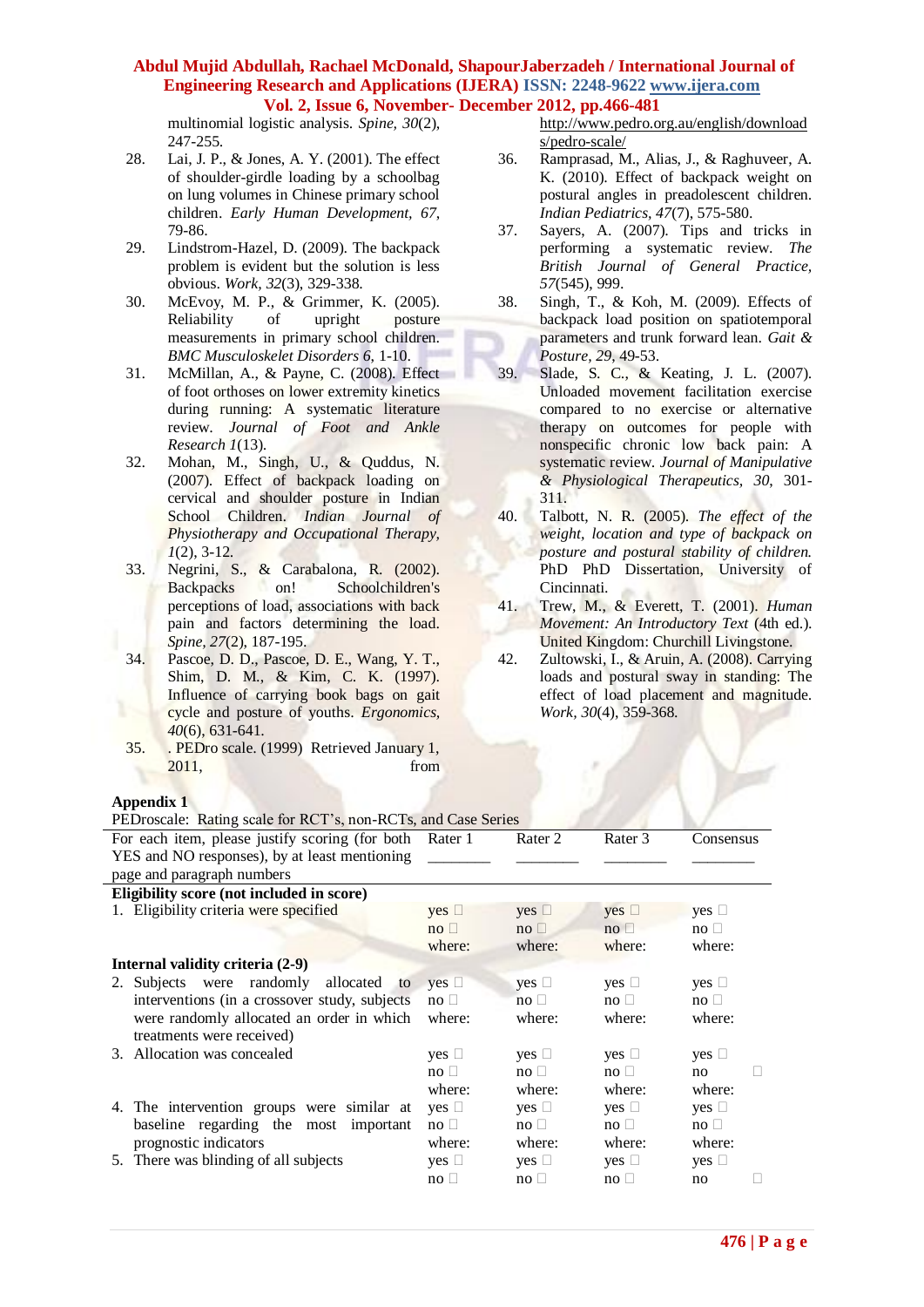|                                                | where:        | where:          | where:        | where:               |
|------------------------------------------------|---------------|-----------------|---------------|----------------------|
|                                                |               |                 |               |                      |
| 6. There was blinding of all therapists who    | $yes \Box$    | $yes \Box$      | $yes \Box$    | $yes \Box$           |
| administered the therapy                       | $no \square$  | $no \square$    | $no \square$  | $\mathsf{no} \ \Box$ |
|                                                | where:        | where:          | where:        | where:               |
| 7. There was blinding of all assessors who     | $ves \Box$    | $ves \Box$      | yes $\square$ | yes $\square$        |
| measured at least one key outcome              | $no \Box$     | $no \Box$       | $no \Box$     | $no \Box$            |
|                                                | where:        | where:          | where:        | where:               |
| 8. Measures of at least one key outcome were   | yes $\Box$    | $yes \Box$      | $yes \Box$    | $yes \Box$           |
| obtained from more than 85% of the             | $no \Box$     | $no \Box$       | $no \Box$     | $no \Box$            |
| subjects initially allocated to groups.        | where:        | where:          | where:        | where:               |
|                                                |               |                 |               |                      |
| 9. All subjects for whom outcome measures      | yes $\square$ | yes $\square$   | yes $\square$ | yes $\square$        |
| were available received the treatment or       | no            | no <sub>l</sub> | no            | $no \Box$            |
| control condition as allocated or, where this  | where:        | where:          | where:        | where:               |
| was not the case, data for at least one key    |               |                 |               |                      |
| outcome was analysed by "intention to          |               |                 |               |                      |
| treat"                                         |               |                 |               |                      |
| <b>Statistical reporting score (10-11)</b>     |               |                 |               |                      |
| 10. The results of between-intervention group  | yes $\square$ | $yes \Box$      | yes $\square$ | $yes \Box$           |
| statistical comparisons are reported for at    | $no \Box$     | $no \Box$       | $no \Box$     | no                   |
| least one key outcome                          | where:        | where:          | where:        | where:               |
|                                                |               |                 |               |                      |
| 11. The study provides both point measures and | yes $\square$ | $yes \Box$      | yes $\square$ | yes $\square$        |
| measures of variability for at least one key   | $no \Box$     | $no \square$    | $no \square$  | $no \square$         |
| outcome.                                       | where:        | where:          | where:        | where:               |
|                                                |               |                 |               |                      |
|                                                |               | Yes             | $\mathbf{1}$  |                      |
| Appendix 2                                     |               | N <sub>o</sub>  | $\mathbf{0}$  |                      |
|                                                |               |                 |               |                      |

Quality appraisal score using Downs and Black checklist (1998)

# **Reporting**

1. Is the hypothesis/aim/objective of the study clearly described?

| 'es |  |
|-----|--|
|     |  |

2. Are the main outcomes to be measured clearly described in the Introduction or Methods section?

If the main outcomes are first mentioned in the Results section, the question should be answered no.

| ., |  |
|----|--|
|    |  |

3. Are the characteristics of the patients included in the study clearly described?

In cohort studies and trials, inclusion and/or exclusion criteria should be given. In casecontrol studies, a case-definition and the source for controls should be given.

4. Are the interventions of interest clearly described?

Treatments and placebo (where relevant) that are to be compared should be clearly described.

| - 1 |  |
|-----|--|
|     |  |

5. Are the distributions of principal confounders in each group of subjects to be compared clearly described?

A list of principal confounders is provided.

| Yes      |  |
|----------|--|
| Partial  |  |
| $\Omega$ |  |

6. Are the main findings of the study clearly described?Simple outcome data (including denominators and numerators) should be reported for all major findings so that the reader can check the major analyses and conclusions. (This question does not cover statistical tests which are considered below).

| ۱.<br>es |  |
|----------|--|
|          |  |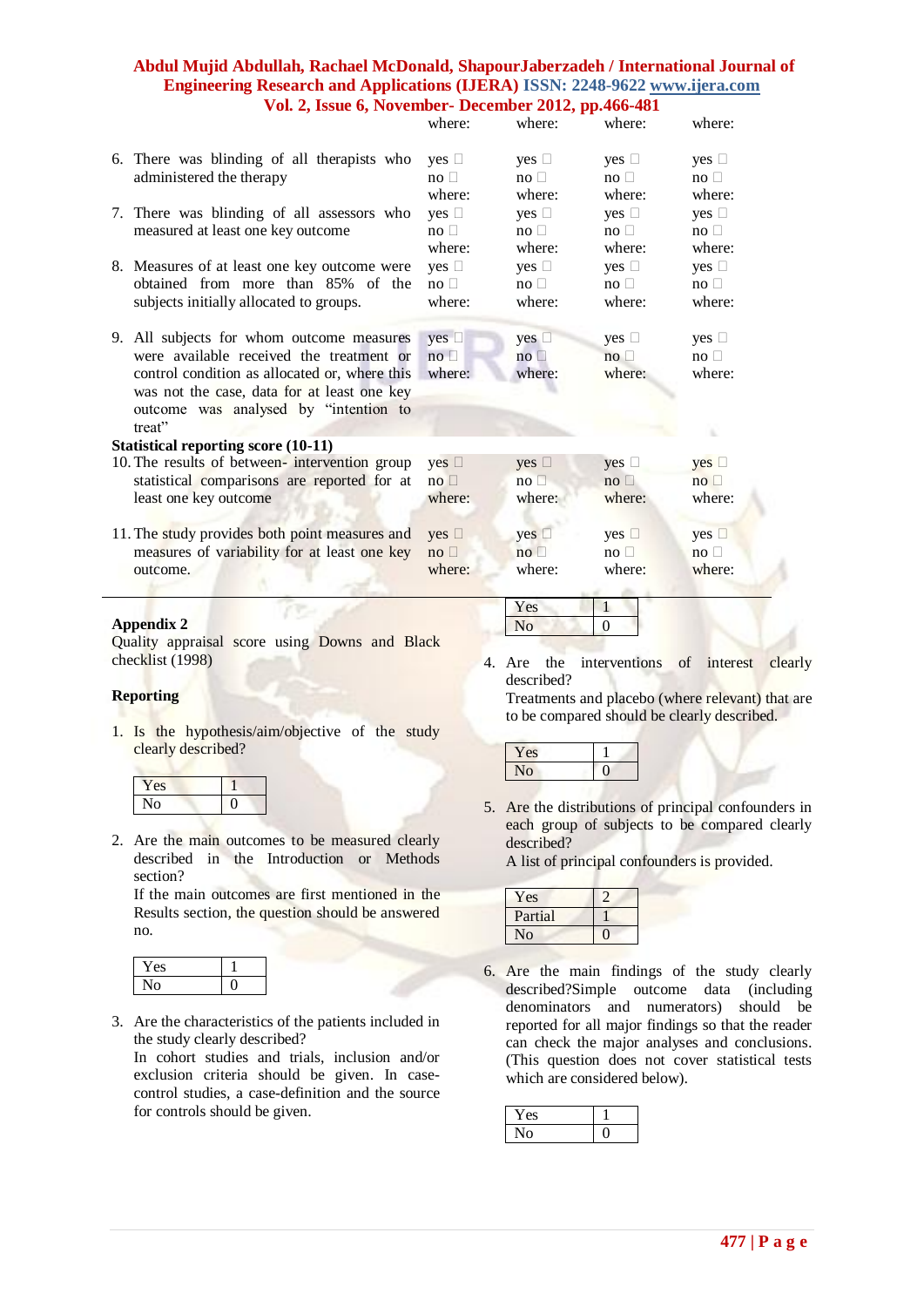7. Does the study provide estimates of the random variability in the data for the main outcomes? In non-normally distributed data the interquartile range of results should be reported. In normally distributed data the standard error, standard deviation or confidence intervals should be reported. If the distribution of the data is not described, it must be assumed that the estimates used were appropriate and the question should be answered yes.

8. Have all important adverse events that may be a consequence of the intervention been reported? This should be answered yes if the study demonstrates that there was a comprehensive attempt to measure adverse events. (A list of possible adverse events is provided).

| e۹ |  |
|----|--|
|    |  |

9. Have the characteristics of patients lost to follow-up been described?

This should be answered yes where there were no losses to follow-up or where losses to followup were so small that findings would be unaffected by their inclusion. This should be answered no where a study does not report the number of patients lost to follow-up.

| Yes            |  |
|----------------|--|
| N <sub>O</sub> |  |

10. Have actual probability values been reported (e.g.  $0.035$  rather than <0.05) for the main outcomes except where the probability value is less than 0.001?

| Yes |  |
|-----|--|
| NO  |  |

# **External validity**

All the following criteria attempt to address the representativeness of the findings of the study and whether they may be generalised to the population from which the study subjects were derived.

11.Were the subjects asked to participate in the study representative of the entire population from which they were recruited?

The study must identify the source population for patients and describe how the patients were selected. Patients would be representative if they comprised the entire source population, an unselected sample of consecutive patients, or a random sample. Random sampling is only feasible where a list of all members of the relevant population exists. Where a study does not report the proportion of the source population from which the patients are derived, the question should be answered as unable to determine.

| Yes                 |  |
|---------------------|--|
| Nο                  |  |
| Unable to determine |  |

12.Were those subjects who were prepared to participaterepresentative of the entire population from which they were recruited?

The proportion of those asked who agreed should be stated. Validation that the sample was representative would include demonstrating that the distribution of the main confounding factors was the same in the study sample and the source population.

| Yes                 |  |
|---------------------|--|
| ง∩                  |  |
| Unable to determine |  |

13.Were the staff, places, and facilities where the patients were treated, representative of the treatment the majority of patients receive?

For the question to be answered yes the study should demonstrate that the intervention was representative of that in use in the source population. The question should be answered no if, for example, the intervention was undertaken in a specialist centre unrepresentative of the hospitals most of the source population would attend.

| Yes                 |  |
|---------------------|--|
|                     |  |
| Unable to determine |  |

# **Internal validity - bias**

14.Was an attempt made to blind study subjects to the intervention they have received?

For studies where the patients would have no way of knowing which intervention they received, this should be answered yes.

| Yes                  |  |
|----------------------|--|
| Nο                   |  |
| Unable to determine. |  |

15.Was an attempt made to blind those measuring the main outcomes of the intervention?

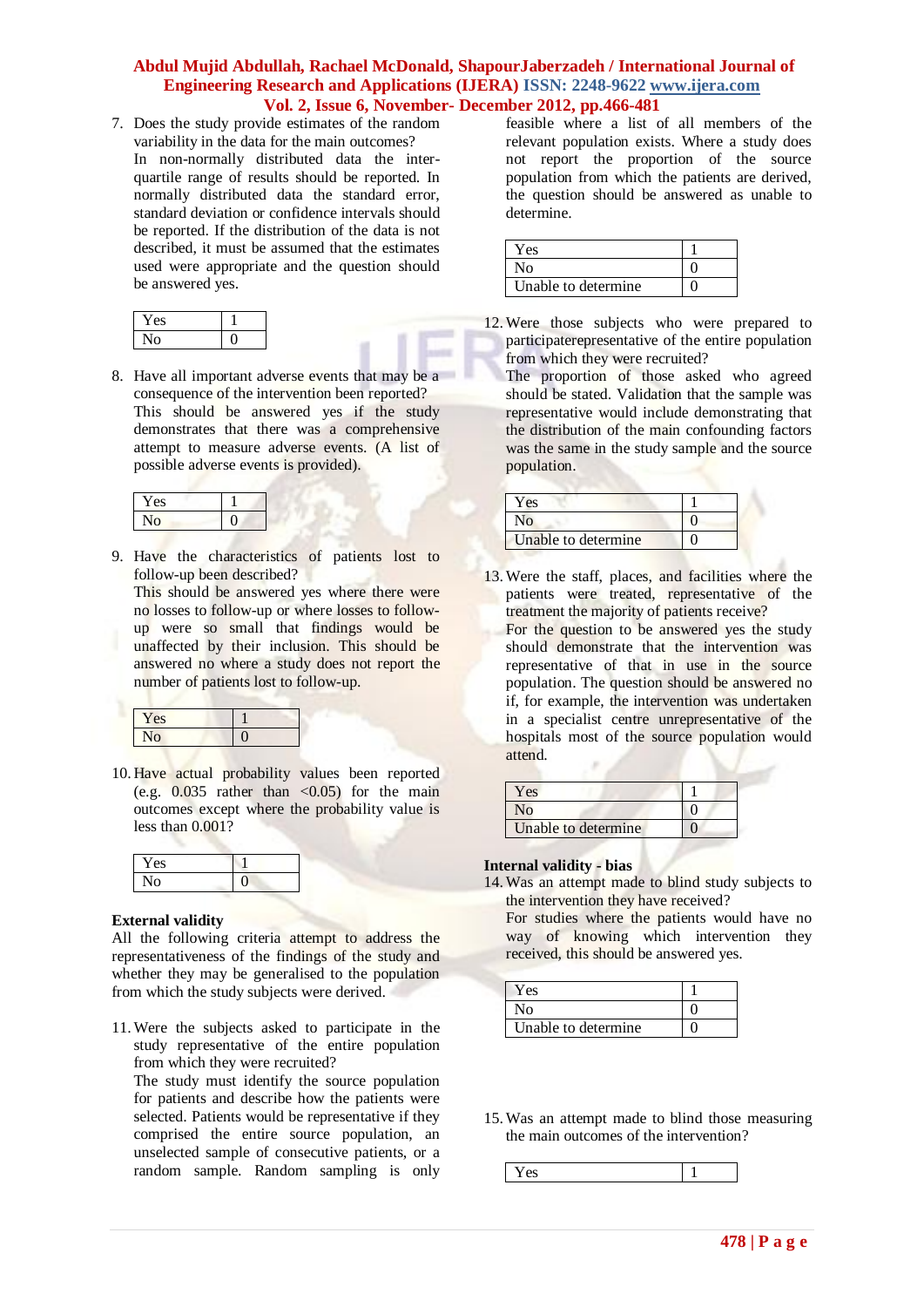| Unable to determine |  |
|---------------------|--|

16.If any of the results of the study were based on "data dredging", was this made clear?

Any analyses that had not been planned at the outset of the study should be clearly indicated. If no retrospective unplanned subgroup analyses were reported, then answer yes.

| es                  |  |
|---------------------|--|
|                     |  |
| Unable to determine |  |

17.In trials and cohort studies, do the analyses adjust for different lengths of follow-up of patients, or in case-control studies, is the time period between the intervention and outcome the same for cases and controls?

Where follow-up was the same for all study patients the answer should yes. If different lengths of follow-up were adjusted for by, for example, survival analysis the answer should be yes. Studies where differences in follow-up are ignored should be answered no.

| Yes                 |  |
|---------------------|--|
| N <sub>0</sub>      |  |
| Unable to determine |  |

18.Were the statistical tests used to assess the main outcomes appropriate?

The statistical techniques used must be appropriate to the data. For example nonparametric methods should be used for small sample sizes. Where little statistical analysis has been undertaken but where there is no evidence of bias, the question should be answered yes. If the distribution of the data (normal or not) is not described it must be assumed that the estimates used were appropriate and the question should be answered yes.

| Y es                |  |
|---------------------|--|
| No-                 |  |
| Unable to determine |  |

19.Was compliance with the intervention/s reliable? Where there was noncompliance with the allocated treatment or where there was contamination of one group, the question should be answered no. For studies where the effect of any misclassification was likely to bias any association to the null, the question should be answered yes.

| Yes                 |  |
|---------------------|--|
| No                  |  |
| Unable to determine |  |

20.Were the main outcome measures used accurate (valid and reliable)?

For studies where the outcome measures are clearly described, the question should be answered yes. For studies which refer to other work or that demonstrates the outcome measures are accurate, the question should be answered as yes.

| es                  |  |
|---------------------|--|
|                     |  |
| Unable to determine |  |

# **Internal validity - confounding (selection bias)**

21.Were the patients in different intervention groups (trials and cohort studies) or were the cases and controls (case-control studies) recruited from the same population?

For example, patients for all comparison groups should be selected from the same hospital. The question should be answered unable to determine for cohort and case-control studies where there is no information concerning the source of patients included in the study.

| es                  |  |
|---------------------|--|
|                     |  |
| Unable to determine |  |

22.Were study subjects in different intervention groups (trials and cohort studies) or were the cases and controls (case-control studies) recruited over the same period of time?

For a study which does not specify the time period over which patients were recruited, the question should be answered as unable to determine.

| Yes                 |  |
|---------------------|--|
| No.                 |  |
| Unable to determine |  |

23.Were study subjects randomised to intervention groups?

Studies which state that subjects were randomised should be answered yes except where method of randomisation would not ensure random allocation. For example alternate allocation would score no because it is predictable.

| Y es                |  |
|---------------------|--|
| J٥                  |  |
| Unable to determine |  |

24.Was the randomised intervention assignment concealed from both patients and health care staff until recruitment was complete and irrevocable?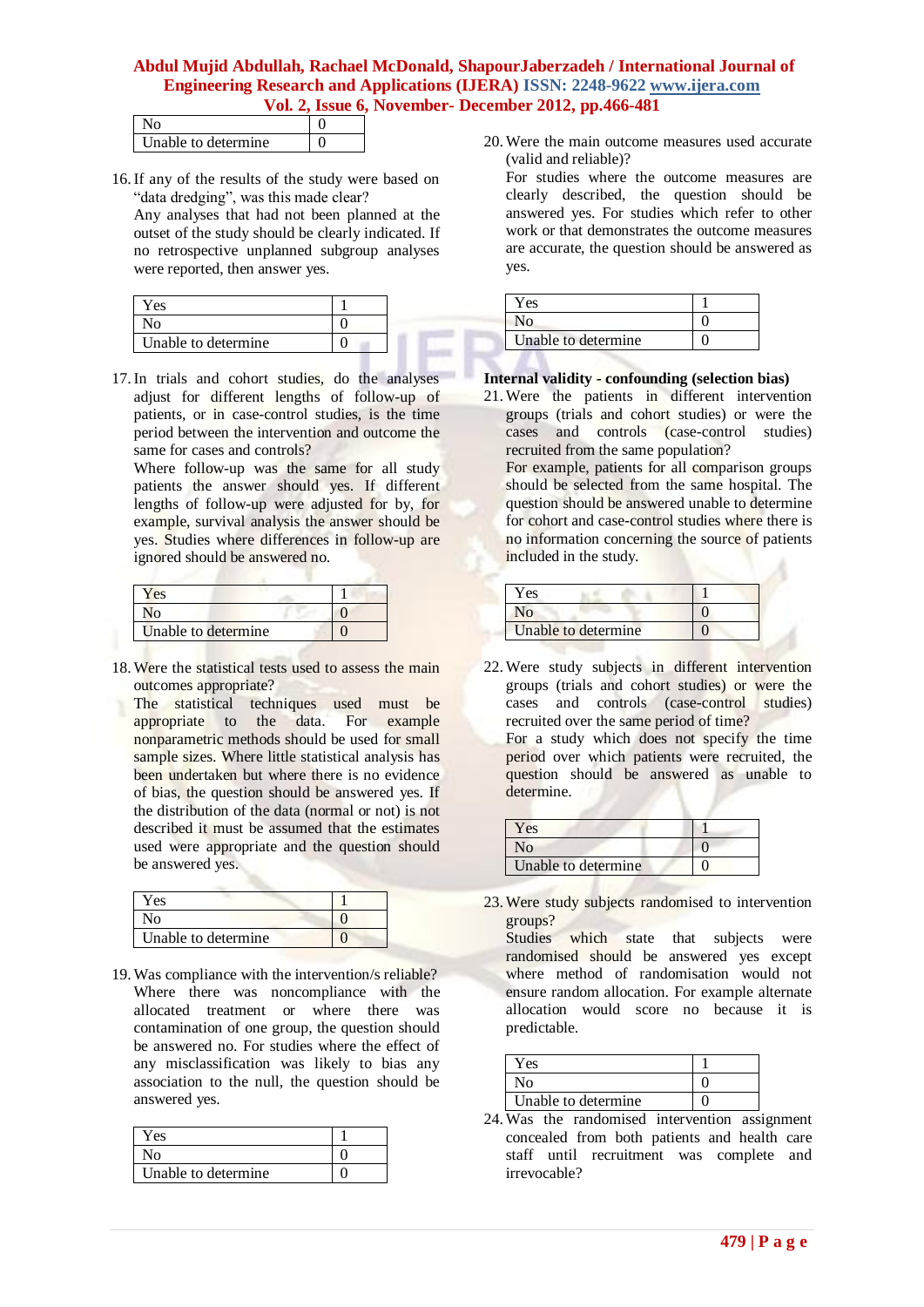All non-randomised studies should be answered no. If assignment was concealed from patients but not from staff, it should be answered no.

| Yes                 |  |
|---------------------|--|
|                     |  |
| Unable to determine |  |

25.Was there adequate adjustment for confounding in the analyses from which the main findings were drawn?

This question should be answered no for trials if: the main conclusions of the study were based on analyses of treatment rather than intention to treat; the distribution of known confounders in the different treatment groups was not described; or the distribution of known confounders differed between the treatment groups but was not taken into account in the analyses. In nonrandomised studies if the effect of the main confounders was not investigated or confounding was demonstrated but no adjustment was made in the final analyses the question should be answered as no.

| Yes                 |  |
|---------------------|--|
|                     |  |
| Unable to determine |  |

26.Were losses of patients to follow-up taken into account?

If the numbers of patients lost to follow-up are not reported, the question should be answered as unable to determine. If the proportion lost to follow-up was too small to affect the main findings, the question should be answered yes.

| Yes                 |  |
|---------------------|--|
| Nο                  |  |
| Unable to determine |  |

## **Power**

27. Did the study have sufficient power to detect a clinically important effect where the probability value for a difference being due to chance is less than 5%?

Sample sizes have been calculated to detect a difference of x% and y%.

|                | Size of smallest   |                |
|----------------|--------------------|----------------|
|                | intervention       |                |
|                | group              |                |
| A              | $<$ n <sub>1</sub> | $\left($       |
| $\overline{B}$ | $n_1 - n_2$        |                |
| $\mathcal{C}$  | $n_3 - n_4$        | $\overline{2}$ |
| D              | $n_5 - n_6$        | 3              |
| E              | $n_7 - n_8$        |                |
| $\mathbf F$    | $n_8+$             | 5              |
|                |                    |                |

# **Appendix 3**

Quality appraisal score using modified Downs and Black checklist

| Items                                                                          |                 |              |                       |                           |                   |
|--------------------------------------------------------------------------------|-----------------|--------------|-----------------------|---------------------------|-------------------|
|                                                                                | <b>Brackley</b> | Chow         | Jevroey et al<br>2007 | ನ<br>Singh et a<br>(2009) | Talbott<br>(2005) |
| Is the hypothesis/aim/objective of the study clearly described?                |                 |              |                       |                           | 1                 |
| Are the main outcomes to be measured clearly described in the                  |                 |              |                       |                           |                   |
| Introduction or Methods section?                                               |                 |              |                       |                           |                   |
| Are the characteristics of the patients included in the study clearly          | $\theta$        | L            |                       | $\boldsymbol{0}$          |                   |
| described?                                                                     |                 |              |                       |                           |                   |
| Are the interventions of interest clearly described?                           | $\Omega$        | $\mathbf{0}$ | $\Omega$              | $\Omega$                  | $\Omega$          |
| Are the main findings of the study clearly described?                          |                 | 1            | 1                     |                           |                   |
| Does the study provide estimates of the random variability in the              |                 | $\mathbf{1}$ | 1                     |                           |                   |
| data for the main outcomes?                                                    |                 |              |                       |                           |                   |
| Have the characteristics of patients lost to follow-up been                    | -1              | 1            | 1                     | 1                         |                   |
| described?                                                                     |                 |              |                       |                           |                   |
| Have actual probability values been reported (e.g. 0.035 rather                |                 | $\Omega$     | 1                     | 1                         |                   |
| than $\langle 0.05 \rangle$ for the main outcomes except where the probability |                 |              |                       |                           |                   |
| value is less than 0.001?                                                      |                 |              |                       |                           |                   |
| Were those subjects who were prepared to participate                           | $\theta$        | $\Omega$     | $\Omega$              | $\theta$                  | 0                 |
| representative of the entire population from which they were                   |                 |              |                       |                           |                   |
| recruited?                                                                     |                 |              |                       |                           |                   |
| Were the staff, places, and facilities where the patients were                 | $\Omega$        | $\theta$     | $\Omega$              | $\mathbf{0}$              | $\Omega$          |
| treated, representative of the treatment the majority of patients              |                 |              |                       |                           |                   |
| receive?                                                                       |                 |              |                       |                           |                   |
| Was an attempt made to blind study subjects to the intervention                | $\theta$        | $\Omega$     | $\Omega$              | $\theta$                  | $\theta$          |